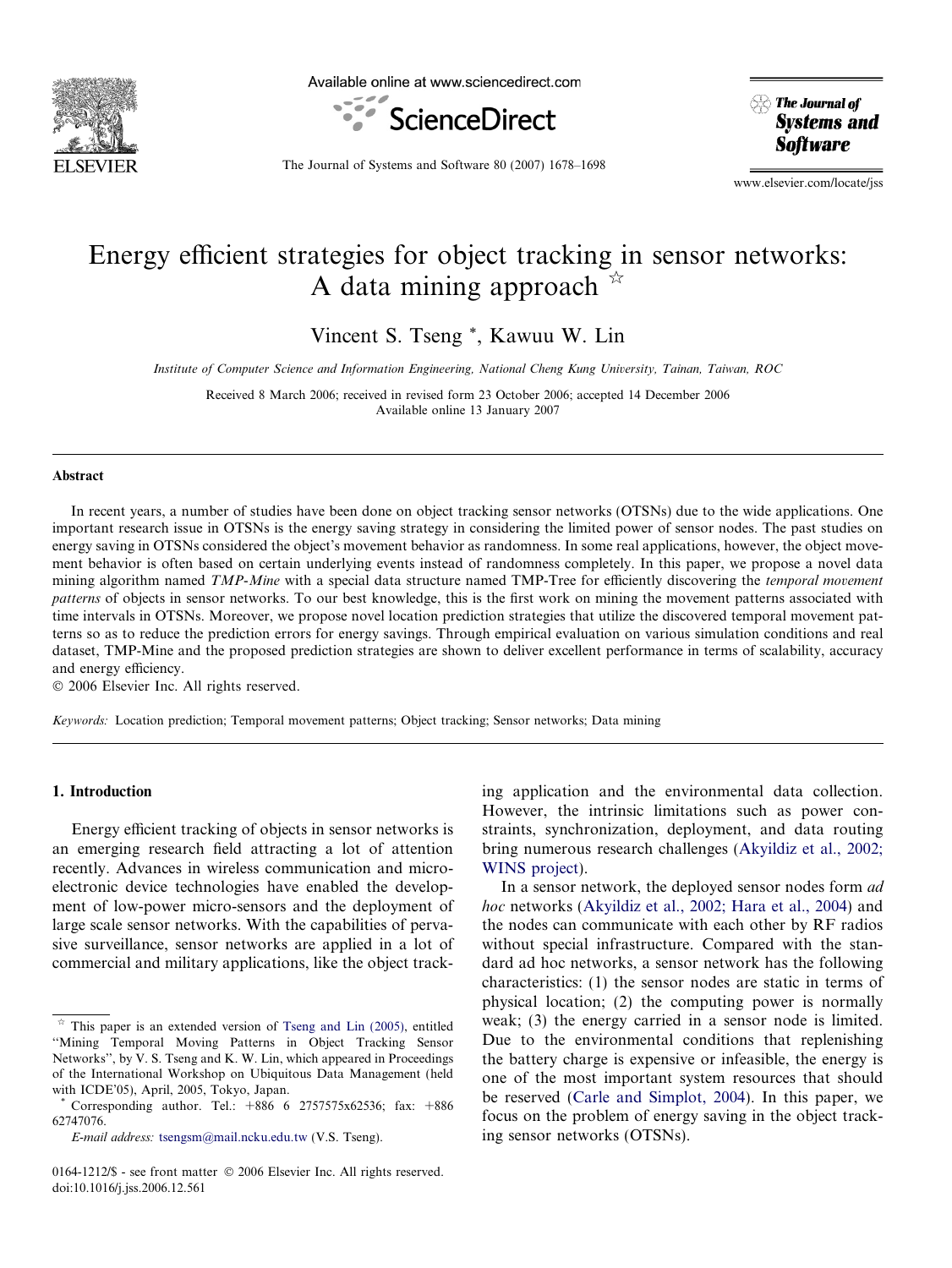requires the velocity sensing component, which is an energy expensive device and is not the necessary equipment for all sensor nodes. Hence, one of our research goals is to propose energy efficient strategies by using intelligent software mechanism instead of adding the energy expensive components.

A number of past studies tried to solve the energy saving issue from the *hardware design*. For instance, the optimization problem of the communication cost by inactivating the RF radios of idle sensor nodes was widely discussed ([Goel](#page-19-0) [and Imielinski, 2001; Heinzelman et al., 2000](#page-19-0)). However, these studies did not consider the energy saving issues for these components ([Xu et al., 2004\)](#page-20-0) although the sensing and computing components consume relative less energy than radios ([Raghunathan et al., 2002](#page-19-0)). Several researchers tried to save the energy through the software approach like scheduling of sensors. One of the novel ideas is to put a sensor node into sleeping mode when there are no objects in its coverage/sensing region, and a sensor node is activated again whenever an object enters its sensing region. Based on this idea, the studies for energy saving in OTSNs can be further divided into two categories: non-prediction based tracking and prediction based tracking. The intuitive way of non-prediction based tracking method is periodically turn the sensor nodes off and only activate the sensor nodes when it is time to monitor their sensing regions. Another non-prediction based tracking method is planting an agent onto the mobile device, named mobile agent. With the help of mobile agents, the communication and sensing overheads can be greatly reduced [\(Tseng et al., 2004\)](#page-20-0). The prediction based methods use the information of a moving object like velocity or moving direction to predict the next location the object might visit.

Note that both of the non-prediction based and prediction based tracking methods neglected the event characteristic of objects. In some real applications, the behavior of the moving objects is often based on certain underlying events instead of randomness completely. For example, consider the bus tracking project in [Mani \(2003\)](#page-19-0), the route of each bus is pre-specified rather than being random. Central to this issue is the problem of discovering the movement behavior of objects. The wireless technologies nowadays have allowed the collection of large amount of movement logs ([CRAWDAD; Reality Mining Project\)](#page-19-0). Therefore, it is feasible to discover the hidden knowledge like movement behavior from the wireless log. Over the past few years a considerable number of studies have been done on using data mining techniques to discover this kind of interesting patterns/rules from World Wide Web [\(Pei](#page-19-0) [et al., 2000](#page-19-0)), transactional databases [\(Agrawal and Srikant,](#page-19-0) [1995](#page-19-0)) and mobility databases [\(Huang et al., 2003; Kyriaka](#page-19-0)[kos et al., 2003; Tseng and Lin, 2006; Tseng and Tsui,](#page-19-0)

[2004](#page-19-0)). Note that the discovered patterns in such applications are implicitly assumed to be valid for some period until the mobility patterns change with time. To keep the patterns being updated, the data mining techniques may be applied on the most updated log periodically. Most of these past studies focused only on the aspect of path analysis and only few of them ([Wu et al., 2001](#page-20-0)) considered the temporal characteristic that is very critical in wireless networks. Without considering the temporal information, the important knowledge may be overlooked ([Roddick](#page-19-0) [and Spiliopoulou, 2002\)](#page-19-0).

Take a vehicle tracking application as example. Assume that each car is attached with a receiver that can receive the beacon of the sensor node the car visits. By collecting the log of cars, we may use the data mining method to discover temporal movement rules. Suppose the following rules are discovered: Rule<sub>1</sub>: (Station  $A \rightarrow$  interval 10 min  $\rightarrow$  Station  $B \rightarrow$  interval 5 min  $\rightarrow$  Station C); Rule<sub>2</sub>: (Station A  $\rightarrow$ interval 20 min  $\rightarrow$  Station  $B \rightarrow$  interval 5 min  $\rightarrow$  Station D). By dispatching these rules to the corresponding sensor nodes, the tracking can be mode in more energy efficient way. For instance, if a car moves with the pattern as (Station  $A \rightarrow$  interval 10 min  $\rightarrow$  Station  $B \rightarrow$  interval 5 min) that matches with  $Rule_1$ , the node in Station B has only to activate the node in Station C rather than that in Station D or those around Station B. As can be seen, the temporal clues can effectively enhance the prediction accuracy in an OTSN. By integrating the temporal movement patterns  $(TMPs)$  into the prediction strategies, the number of sensor nodes that are incorrectly and unnecessarily activated is expected to be substantially reduced and more energy can be saved in an OTSN.

However, no studies have explored the issue of discovering objects' temporal movement patterns in OTSNs so as to enhance the energy efficiency. In this paper, we propose a novel data mining method named TMP-Mine with a special data structure named TMP-Tree for efficiently discovering TMPs in OTSNs. To our best knowledge, this is the first work on mining the movement patterns with time intervals in OTSNs. Moreover, we propose two prediction strategies for predicting the location of a missing object in OTSNs by utilizing TMPs. The first prediction strategy named PTMP is capable of making prediction by employing TMPs with no need to detect the object velocity. Hence, it can be applied to the sensor networks with low-end sensor nodes. The second strategy, namely  $PES + PTMP$ , is a hybrid approach by integrating PTMP method with a popular velocity-based strategy named PES [\(Xu et al., 2004](#page-20-0)). This integrated strategy can further enhance the energy efficiency if the sensor nodes carry the velocity detection capability. Through empirical evaluation on various simulation conditions and real dataset, TMP-Mine and the proposed prediction strategies are shown to deliver excellent performance in terms of scalability, accuracy and energy efficiency.

The rest of this paper is structured as follows. We briefly review the related work in Section [2](#page-2-0). In Section [3](#page-2-0), we describe the overall system architecture and workflow. In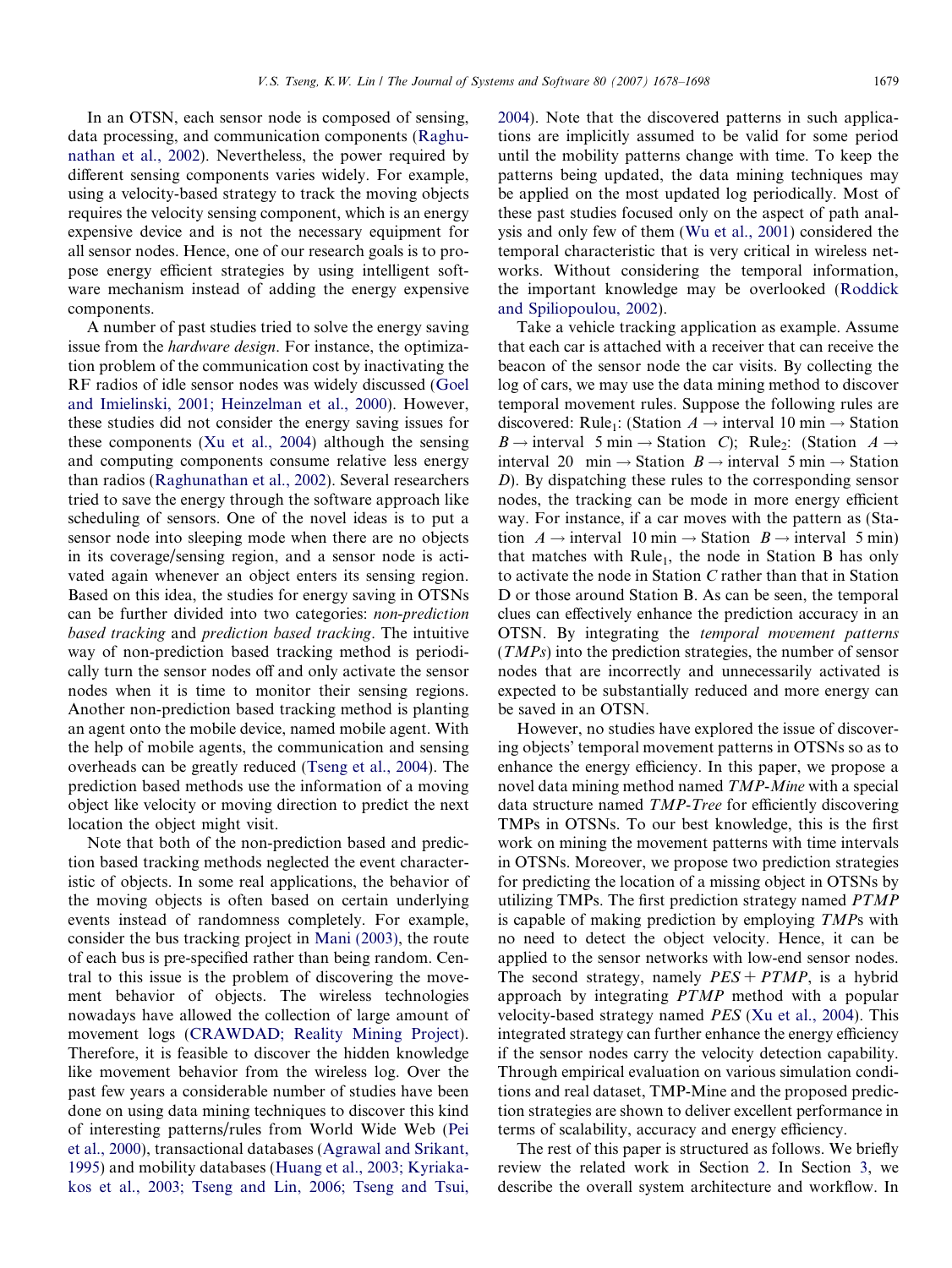<span id="page-2-0"></span>Section [4](#page-3-0), we describe the problem definition and the proposed data mining algorithm, namely TMP-Mine, is presented in Section [5.](#page-4-0) Section [6](#page-9-0) gives the detailed description on the prediction strategies. The empirical evaluation for performance study is made in Section [7](#page-11-0). The conclusions and future directions are given in Section [8.](#page-18-0)

# 2. Related work

In this section, we review the past studies on the three subjects closely related to this research, namely energy efficient strategies for object tracking, behavior mining and behavior prediction.

For energy saving policies in sensor networks, a number of past studies tried to solve this issue from the aspect of hardware design. For instance, the optimization problem of the communication cost by inactivating the RF radios of idle sensor nodes was widely discussed [\(Goel and](#page-19-0) [Imielinski, 2001; Heinzelman et al., 2000](#page-19-0)). There are also a lot of research efforts in energy efficient media access control (MAC) [\(Shih et al., 2001; Woo and Culler, 2001; Ye](#page-19-0) [et al., 2002\)](#page-19-0). Several researches tried to save the energy through the software design approach. In [Cerpa et al.](#page-19-0) [\(2001\)](#page-19-0), the authors proposed the Frisbee scheme that keeps only a limited zone of the network called a Frisbee that is close to the moving object in the fully active state. However, it is difficult to choose a good radius of the Frisbee. In [Lin et al. \(2006\)](#page-19-0), the authors developed some tree structures for efficient object tracking by considering the physical network structure. In [Xu et al. \(2004\)](#page-20-0), Xu et al. proposed a network model, in which a sensor node is activated only if there exist some objects in its coverage region. Besides, the activated node is scheduled to be active for  $X$ seconds and in sleeping mode for  $(T - X)$  seconds during the T seconds periodically to save the energy. They also proposed a set of prediction based energy saving schemes named PES to conserve the scarce energy resource by using the latest detected or average velocity of a missing object to predict its current location. To select the object velocity and direction, three models named Heuristics INSTANT, Heuristics AVERAGE, and Heuristics EXP\_AVG were also proposed. In the prediction phase, three mechanisms were proposed, namely Heuristics DESTINATION, Heuristics ROUTE, and Heuristics ALL\_NBR. The Heuristics DES-TINATION utilizes only the velocity information for activation while the Heuristics ROUTE activates all nodes on the route. The Heuristics ALL\_NBR mechanism activates all neighboring nodes of the destination. However, the latest detected velocity of objects may be incorrect since the sensor node might lose the object in its periodical sleeping mode. Hence, the PES method still incurs the problem of incorrect prediction.

For the research on behavior mining, numerous studies have been done on mining users' behavior patterns like association rules or sequential patterns in WWW ([Pei](#page-19-0) [et al., 2000](#page-19-0)) and transactional databases ([Agrawal and](#page-19-0) [Srikant, 1995; Heinzelman et al., 2000](#page-19-0)). In [Pei et al.](#page-19-0)

[\(2000\)](#page-19-0), the authors proposed a method named WAP-Mine for fast discovery of the web access patterns from web logs by using a tree-based data structure without candidate generation. Previous studies on the mining of temporal databases include [\(Agrawal and Srikant, 1995; Ale and](#page-19-0) [Rossi, 2000; Guil et al., 2004; Li et al., 2003; Padmanabhan](#page-19-0) [and Tuzhilin, 1996; Srikant and Agrawal, 1996\)](#page-19-0). In [Agra](#page-19-0)[wal and Srikant \(1995\)](#page-19-0), the authors proposed a method for mining the transactions to discover the time-ordered patterns named sequential patterns. In [Srikant and Agra](#page-19-0)[wal \(1996\)](#page-19-0), the method using sliding window to restrict the time gap between sets of transactions in mining sequence patterns was proposed. The issue of using the temporal logic and related operators such as since, until and next was explored in [Padmanabhan and Tuzhilin](#page-19-0) [\(1996\)](#page-19-0). In the category of mobility mining, most of the existing researches focused only on the analysis of user movement behavior [Lee and Wang \(2003\), Yavas et al.](#page-19-0) [\(2005\)](#page-19-0). To discover the patterns from two-dimensional mobility data, the problem of mining location associated service patterns was first studied by [Tseng and Tsui](#page-20-0) [\(2004\)](#page-20-0). A novel method for discovering users' sequential movement patterns associated with requested services in mobile web systems was also proposed by [Tseng and Lin](#page-19-0) [\(2006\)](#page-19-0).

In the area of behavior prediction, some researchers proposed variations of Markov models, such as Dependency Graph (DG) [Padmanabhan and Mogul \(1996\)](#page-19-0), Prediction-by-Partial-Match (PPM) [Palpanas and Mendelzon](#page-19-0) [\(1999\)](#page-19-0) and N-gram model [Su et al. \(2000\),](#page-19-0) for predicting the user behavior in WWW. Basically, these methods employ the last  $N$  page views of the user to predict the next view by using the patterns discovered. [Yang et al. \(2004\)](#page-20-0) studied the association-rule based sequential classifiers and considered features of association rules such as order, adjacency, and recency systematically to construct prediction models from web logs.

# 3. Problem statement

In this section, we first state the problem. Afterwards, we describe the network environments and the behavior issues of moving objects. The performance metrics are also described in the end of this section.

In this work, we adopt a network model for OTSNs as proposed in [Xu et al. \(2004\)](#page-20-0), in which a sensor node is activated only if there is object in its coverage/sensing region. Besides, the activated node is scheduled to be in active mode for X seconds and in sleeping mode for  $(T - X)$  seconds during the T seconds periodically to save the energy. Moreover, we assume the movement log of objects is collectable ([Mani, 2003; Tseng and Lin, 2005\)](#page-19-0) and the trajectory of each object is represented in the form of  $S = \langle (l_1,t_1)(l_2,t_2),\ldots,(l_n,t_n)\rangle$ , where  $l_i$  represents the sensor node location at time  $t_i$ . The log is considered as a valuable resource since it contains the habitual patterns of objects. The targeted problem is to two fold: (1) efficient discovery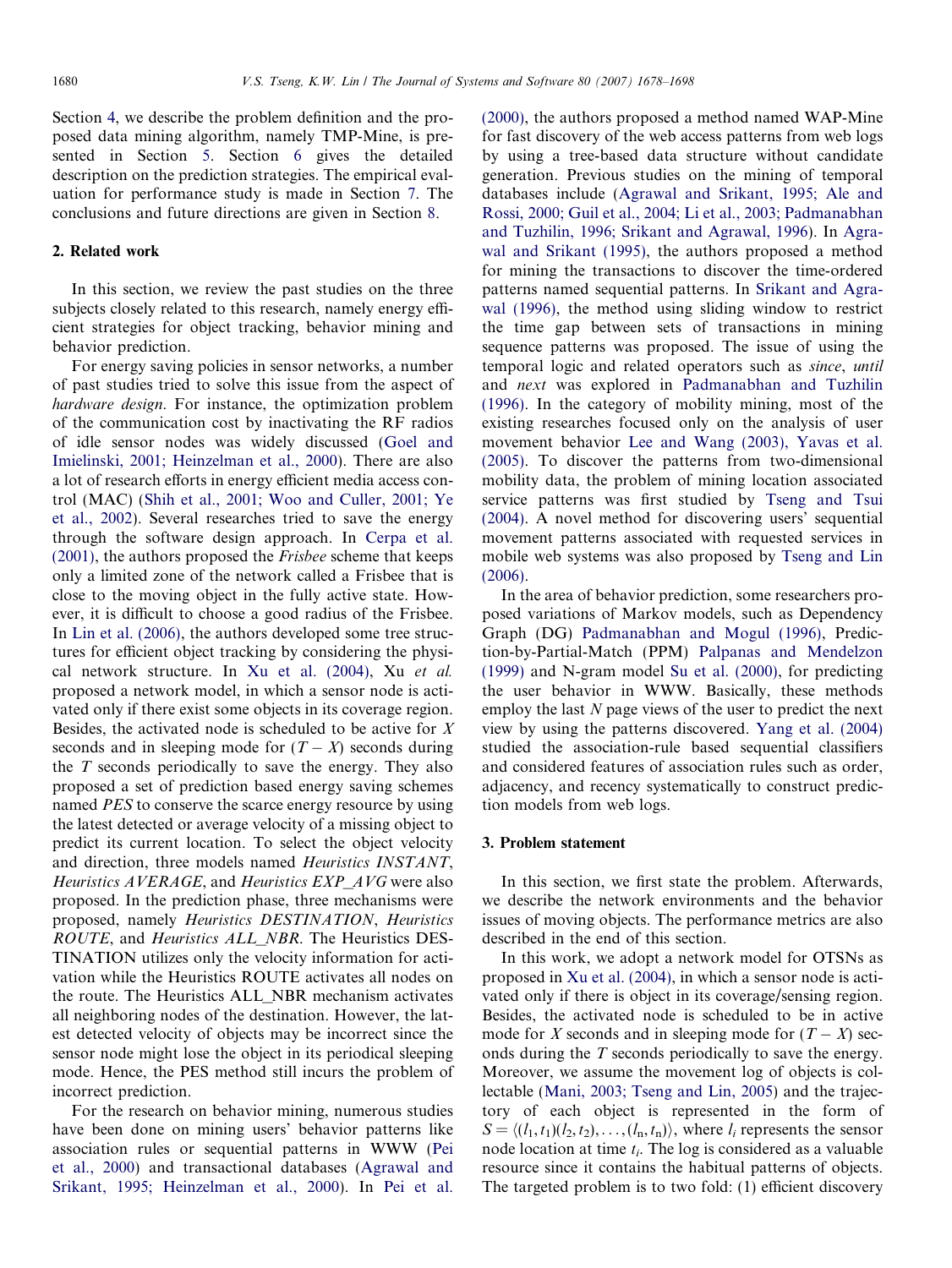<span id="page-3-0"></span>of temporal movement patterns (TMPs) for objects, and (2) location prediction by utilizing TMPs for energy saving.

To solve the problem described above, we shall discover TMP in the form as  $P = \langle (l_1, i_1, l_2, i_2, \ldots, i_{r-1}, l_r) \rangle$  where  $i_k$ semantically represents the time interval between two traversed locations. Moreover, we shall generate temporal movement rule (TMR) in the form of

$$
R_t = \langle (l_1, i_1, l_2, i_2, \ldots, l_{m-1}, i_{m-1}) \rangle \rightarrow \langle (l_m) \rangle
$$

for incorporation into the location prediction mechanisms so as to achieve low energy and low missing rate in the OTSNs.

Note that we assume the behavior of moving objects is often based on certain underlying events instead of randomness completely ([Tseng and Lin, 2005, 2006; Tseng](#page-19-0) [and Tsui, 2004; Yavas et al., 2005\)](#page-19-0). An event is a stream of locations with time intervals. Note that the characteristics of events in OTSNs include not only location but also time interval. In our network model, the movement behavior of objects may be decided by certain events or be random. Detailed network model will be given in Section [7.1.](#page-11-0)

In solving the targeted problem, some important performance metrics should be considered. In this work, we adopt two popular metrics named Total Energy Consumed (TEC) [\(Xu et al., 2004](#page-20-0)) and missing rate ([Xu et al., 2004\)](#page-20-0). TEC indicates the total energy consumed by sensor nodes in the OTSN during data mining phase and object tracking phase. Missing rate denotes the number of erroneous predictions in a specified time period in ratio of the total number of movement of objects. Obviously, low TEC and low missing rate can benefit the lifetime of the whole network, and this is the aimed goal for this research.

# 4. System architecture

Fig. 1 shows the proposed system architecture. We assume that the movement of objects in wireless sensor networks is recorded in the system logs [\(Mani, 2003; Tseng](#page-19-0) [and Lin, 2005](#page-19-0)). In our proposed network model, each object is able to record the sensor nodes it visited together with the arrival time at each node. To collect the movement log, several powerful sensor nodes equipped with storage devices are deployed over the outer of the network for retrieving the log of each object that is exiting from the network. The system workflow consists of two main phases: (1) data mining phase, and (2) object tracking phase. At first, the sensor network collects and integrates the movement log of moving objects. Then the integrated movement log is used as the input to the data mining method named TMP-Mine for discovering the TMPs. By performing the proposed TMP-Mine algorithm, the TMPs will be discovered and then the TMRs are generated for use by location prediction so as to track objects in energy efficient manner. The two phases are described in details in below:

- 1. Data mining mechanism: The data mining mechanism consists of three components, namely data integrator, TMP-Miner and TMR generator. Because the logs are distributed in the surrounding sensors of the network, a data integrator is required to integrate and preprocess the logs collected before the data mining algorithm is applied on the logs. [Table 1](#page-4-0) is an example showing the prepared movement log with time intervals between visiting to sensor nodes. Take the fourth tuple,  $\{(f, 0)(e, 5)(b, 13)\}\)$ , as example, it means the object arrived in the region of sensor node f, e and b at time point  $0, 5$  and 13, respectively.Once the log is prepared, TMP-Mine algorithm will be applied to discover the TMPs from the integrated log. The functionality of rule generator is to generate the TMRs from discovered TMPs according to some parameters like confidence. Afterwards, the TMRs are utilized by the location prediction strategies so as to achieve the goal for energy savings. Moreover, the rule generator will also evaluate the strength of each TMR for rule ranking (described in details in Section [5.5\)](#page-6-0).
- 2. Object tracking mechanism: The spirit of the proposed tracking mechanism is to predict the next location of each object by utilizing the TMRs. Before activating



Fig. 1. System architecture.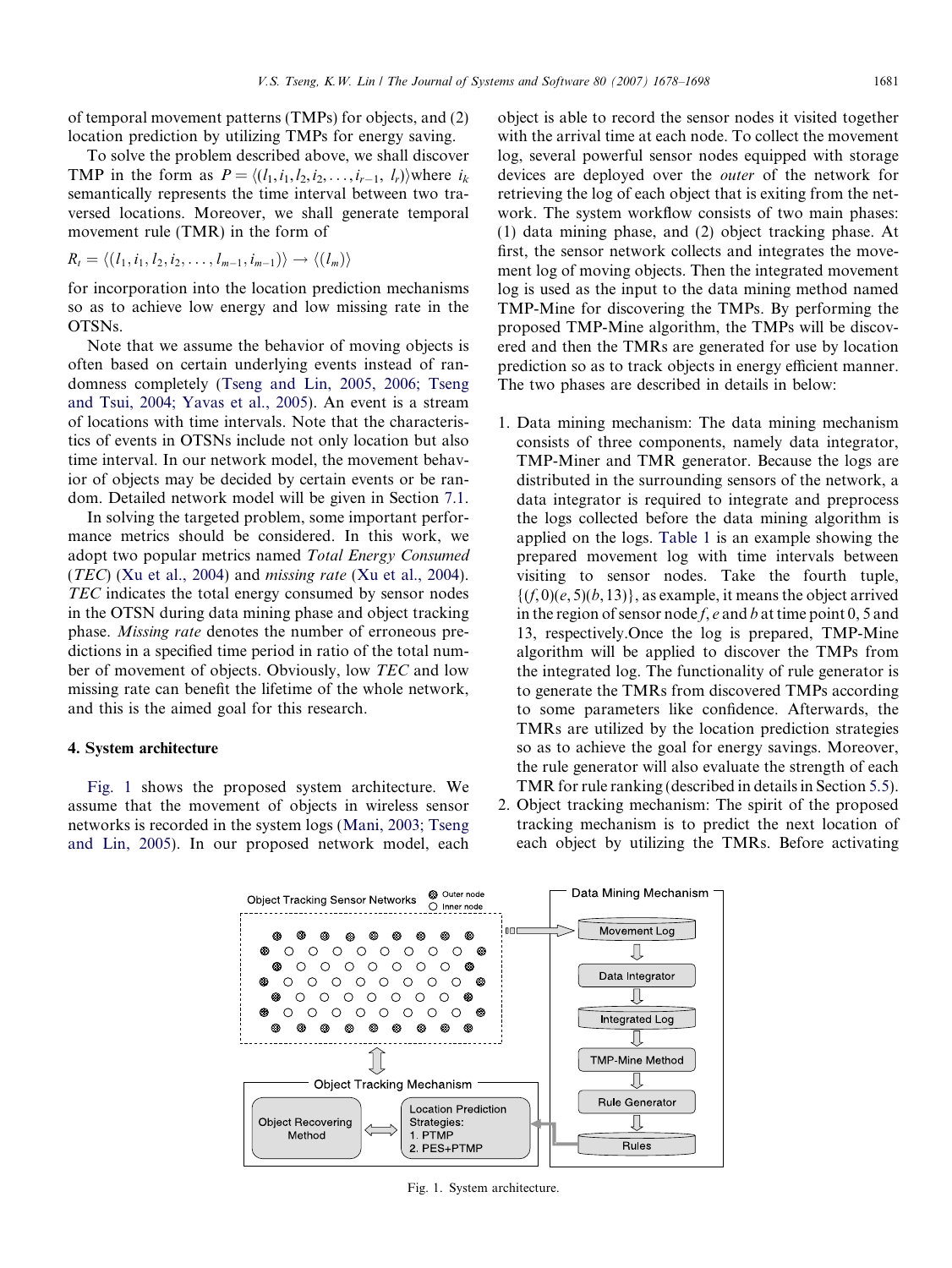<span id="page-4-0"></span>Table 1 An integrated log of temporal moving sequences

| Object ID | Temporal moving sequence                    |
|-----------|---------------------------------------------|
|           | $\langle (a, 1)(e, 3)(c, 5)(b, 10) \rangle$ |
|           | $\langle (a,3)(b,5)(c,7)(d,12) \rangle$     |
|           | $\langle (a, 1)(e, 2)(c, 5)(b, 10) \rangle$ |
| 4         | $\langle (f,0)(e,5)(b,13) \rangle$          |
|           | $\langle (a,4)(b,6)(c,7)(d,12) \rangle$     |
| 6         | $\langle (f,0)(a,4)(c,6)(d,10) \rangle$     |
|           | $\langle (a,0)(b,1)(c,2)(d,6) \rangle$      |
| 8         | $\langle (f,1)(e,3)(b,8)(d,14) \rangle$     |

the object tracking mechanism, we should dispatch the TMRs to appropriate sensor nodes. In considering the property that the storage associated with each sensor node is limited, we dispatch the TMRs to the sensor nodes according to the location-based criterion. That is, only the TMRs that are location related to a sensor node will be loaded into that node. Take the TMR,  $(f, 5) \rightarrow (b)$ , for example, we would deploy this TMR at only node  $f$  and its neighboring sensors rather than all the sensors in the network. Dispatching TMRs by the location-based criterion as described above will greatly decrease the demands of storage for the sensor nodes.The tracking mechanism is composed of the location prediction strategy and object recovering method. For location prediction strategies, we propose two approaches named PTMP and PES + PTMP. PTMP performs location prediction by employing TMRs with no need to detect the object velocity. Hence, it can be applied to the sensor networks with low-end sensor nodes. The approach  $PES + PTMP$  is a hybrid one by integrating PTMP method with a popular velocitybased strategy named PES [\(Xu et al., 2004\)](#page-20-0). Recall that a sensor node is periodically activated when an object is in its coverage region according to the scheduling policy. Under such environments, the prediction mechanism will be triggered whenever a sensor node loses an object. If the prediction mechanism fails to recover the object within a specified deadline, the *flooding* ([Cerpa et al.,](#page-19-0) [2001\)](#page-19-0) strategy will be activated for recovering the missing object.

## 5. Proposed data mining algorithm: TMP-mine

In this section, we first formulate the mining problem and then propose a novel algorithm named TMP-Mine that can discover the TMPs efficiently. How the TMRs are generated is also described. We illustrate the discovery of TMPs by an elaborate example in the end of this section.

## 5.1. Formulation of mining problem

Let  $S = \langle (l_1,rt_1)(l_2,rt_2) \dots (l_m,rt_m) \rangle$  be a temporal movement sequence of an object with length equal to  $m$ , where  $l_i$ represents the object's location at time  $rt_i$  and  $rt_i$  $rt_{i+1} \forall 1 \leq i \leq m$ . The ascending order of elements in a

sequence is decided by using the time as the key. In order to discover the temporal movement patterns, we use the time slot to uniformly segment the time dimension of a sequence. If the time slot is set to  $b$ , we will obtain a transformed sequence  $S_t = \langle (l_1, t_1)(l_2, t_2) \dots, (l_m, t_m) \rangle$ , where  $t_i = \left\lfloor \frac{rt_i}{b} \right\rfloor$  $\left|\frac{rt_i}{b}\right|.$ 

**Definition** 1. A temporal movement sequence  $S' =$  $\langle (l'_1, t'_1)(l'_2, t'_2), \ldots, (l'_m, t'_m) \rangle$  is a *sub-pattern* of another access pattern  $S = \langle (l_1,t_1)(l_2,t_2),\ldots,(l_n,t_n)\rangle$ , written as  $S' \subset S$ , if  $m \leq n$  and there exists a strictly increasing sequence  $(k_1, k_2, \ldots, k_m)$  of indices such that for all  $j =$  $1, 2, \ldots, m, l'_j = l_{k_j}$  and  $t'_{j+1} - t'_j = t_{k_{j+1}} - t_{k_j}$ . Here, S is called the super-pattern of  $S'$ .

**Definition 2.** Given a database  $D = \{S_1, S_2, \ldots, S_N\}$  that contains N temporal movement sequences, the support of sequence S is defined as

$$
\sup(S) = \frac{|\{S_i|S \subset S_i \text{ and } 1 \leq i \leq N\}|}{N}.
$$

**Definition** 3.  $S = \langle (l_1,t_1)(l_2,t_2),\ldots,(l_r,t_r) \rangle$  is called a frequent temporal movement sequence if  $sup(S)$  is greater than or equal to a specified support threshold  $\delta$ , and the corresponding TMP is written as  $P = \langle (l_1,i_1,l_2,i_2,\ldots,i_r,l_r) \rangle$ , where  $i_k$  semantically represents the time interval between  $l_k$  and  $l_{k+1}$  visiting and  $i_j = t_{j+1} - t_j$ .

With the above definitions, the problem of discovering TMPs is defined as follows. Given a database D containing the temporal movement sequences of objects and a specified support threshold  $\delta$ , the problem is to discover all the TMPs existing in this database. In this research, we propose a new algorithm named TMP-Mine for discovering the TMPs. TMP-Mine uses a special data structure called TMP-Tree to achieve high efficiency in mining process.

# 5.2. TMP-Tree construction

In order to discover the TMPs efficiently, it is required to construct a TMP-Tree in advance. The purpose of constructing TMP-Tree is to aggregate the temporal movement sequences into the memory in a compact form so that the mining of frequent patterns can be done efficiently. The main advantages of TMP-Tree are (1) only one physical database scan is needed to mine all of the frequent patterns, and (2) the TMP-Tree is compact so that the huge amount of data can be handled efficiently.

Each node in TMP-Tree is termed as location node (LNode) since it semantically represents the location (i.e. the sensor node) an object traversed. Each LNode of TMP-Tree has the following structure:

# $LNode := \{l, c, parent-link, next-link, childrentable, ITree\}$

The label of LNode, namely *LLabel*, is stored in the variable l, and the number of traversed times for the LNode is stored in the variable  $c$ . The parent-link is a pointer linking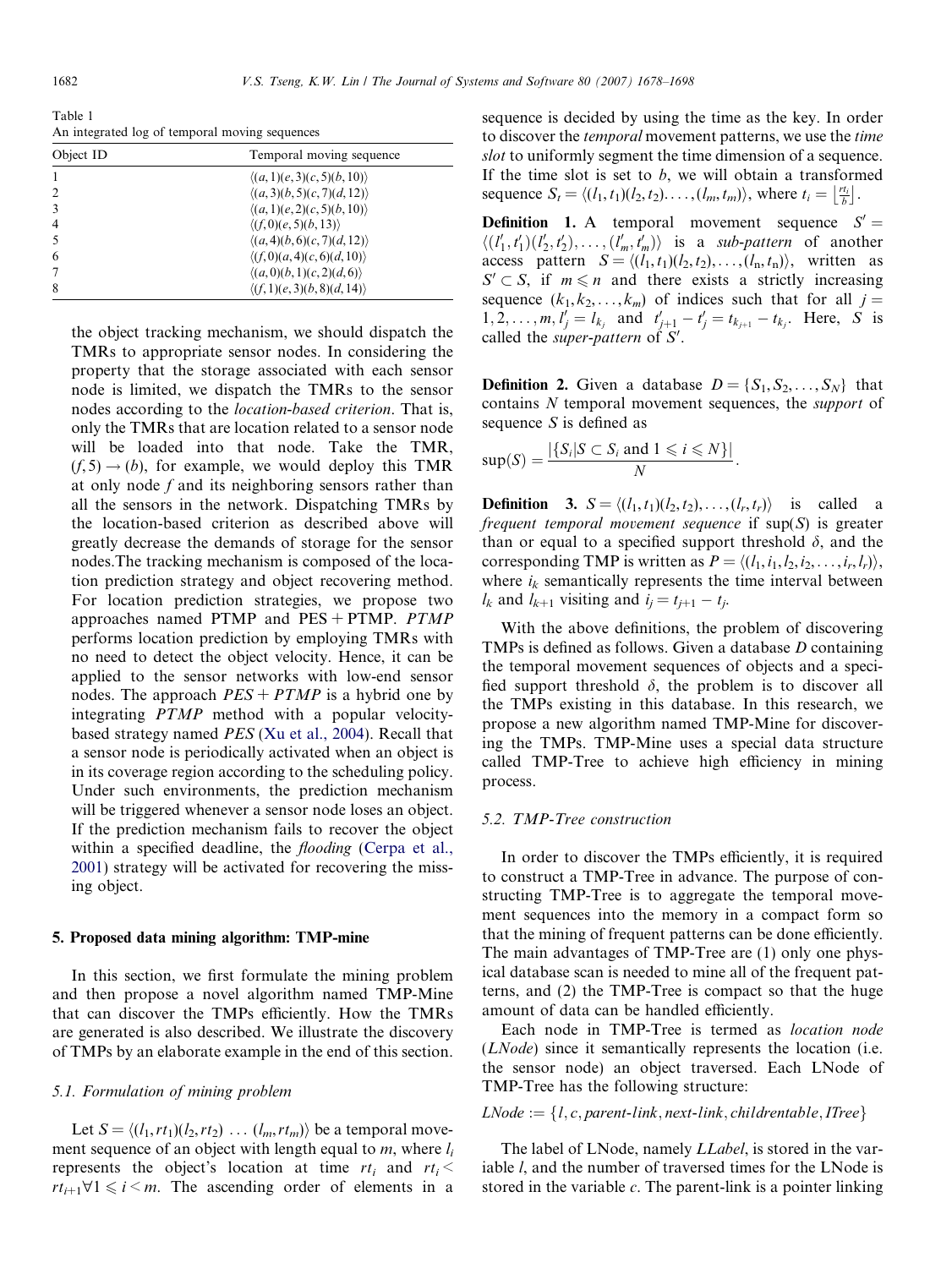to the parent LNode and the next-link is a pointer linking to the next LNode with the same LLabel as that of the current LNode. All of the children LNodes of the current LNode are tabulated in the children table. Each LNode is associated with an interval tree named ITree for recording the temporal information.

Fig. 2 shows the TMP-Tree construction function. The input to this function is the temporal movement log and the function returns the TMP-Tree after inserting every tuple from the log into the TMP-Tree. In the beginning of the construction, TMP-Tree  $T$  is initialized (line 1). Then, the tuples are retrieved from the log one by one (line 2), and the location path named LPath and interval path name IPath are extracted from each tuple (line 3 and line 4). Afterwards, the extracted LPath is inserted into the TMP-Tree and the function returns the last LNode of T that corresponds to the last LLabel of the LPath. The function then inserts IPath into the ITree on the returned LNode.

Besides, a LLabel table is maintained together with a TMP-Tree to record the total visited times for each LLabel/sensor node and the last-inserted-LNode for each

> Input: the temporal movement log *D* Output: TMP-Tree *T* Method: TMP\_Tree\_Construct(*D*) 1. *T* 2. FOREACH tuple  $\tau$  in *D* 3. *lp*  $\leftarrow$  *ExtractLPath*( $\tau$ ) 4. *ip*  $\leftarrow$  *ExtractIPath*( $\tau$ ) 5. *lnode*  $\leftarrow$  *InsertLPath*(*T*, *lp*, 1) 6. *InsertIPath*(*lnode*, *ip*, 1) 7. END FOREACH  $T \leftarrow \Phi$

8. RETURN *T*

Fig. 2. TMP-Tree construction function.

LLabel. The logical structure for each tuple of LLabel table is represented as below:

 $LLabel := \{l, c, last-inserted-LNode\}$ 

Fig. 3 shows the function for inserting an LPath into a TMP-Tree with specified count. The function first fetches the root node of  $T$  and stores it into a temporary node lnode, and LLabel table lt (line 1). Then, the function discretizes the LPath into an array and inserts each label into TMP-Tree in order (line 2). For a LLabel *l*, if the *lnode* has a child with label  $=$  l (line 3), the children table will be looked up and the entry with label  $=$  l is assigned to *lnode* (line 4). The count of lnode is also increased by the specified count (line 5). If *lnode* has no child with LLabel = *l*, meaning that the inserting node is a new LNode on the LPath, a new LNode will be created with LLabel =  $l$  (line 7) and the count of lnode is set as the specified count (line 8). Moreover, the last-inserted-LNode pointer and TMP-Tree structure (line 9–line 11) will be updated so that we can keep track of all LNodes with a specified LLabel via the LLabel table. In the final step, the count of current LLabel in LLabel table is increased (line 13), and the function returns the last LNode on the LPath (line 15).

[Fig. 4](#page-6-0) shows the procedure for inserting an IPath into the ITree on LNode. The node of ITree is termed as interval node, namely *INode*, for it semantically represents the time interval between the traversed sensor nodes. The corresponding label of INode is termed as interval label or ILabel. Each INode has the following structure:

# $INode := \{l, c, parent-link, peer-link, childrentable\}$

The insertion procedure is similar to the LPath insertion, except that this procedure uses peer-link structure instead of next-link for connecting each INode (line 9). The peer-link is a pointer that points to the next INode

Input: a constructed TMP-Tree *T*, LPath (Location Path) *lp*, and the count for the LPath *c* Output: the last LNode on *lp* Method: InsertLPath(*T, lp, c*)

- 1. *lnode*  $\leftarrow root(T)$ , *lt*  $\leftarrow getLLabelTable(T)$
- 2. FOR  $i = 1$  to *length*(*lp*)
- 3. IF (*getChildren*(*lnode*, *lp*[i])) ≠Φ) //the node already exists
- 4. *lnode getChildren*(*lnode*, *lp*[i]))
- 5. Increase the count of *lnode* by *c*
- 6. ELSE
- 7. *lnode InsertLChild*(*lnode*, *lp*[i])
- 8. set the count of *lnode* to *c*
- 9. *tmpnode*  $\leftarrow$  *getLNode*(*lp*[i], *lt*)
- 10. *setNextLink*(*lnode*, *tmpnode*)
- 11. Set the *last-inserted-LNode* to *lnode*
- 12. ENDIF
- 13. Increase the count of *lp*[i] in LLabel table *lt* by *c*
- 14. END FOR
- 15. RETURN *lnode*

Fig. 3. LPath insertion function.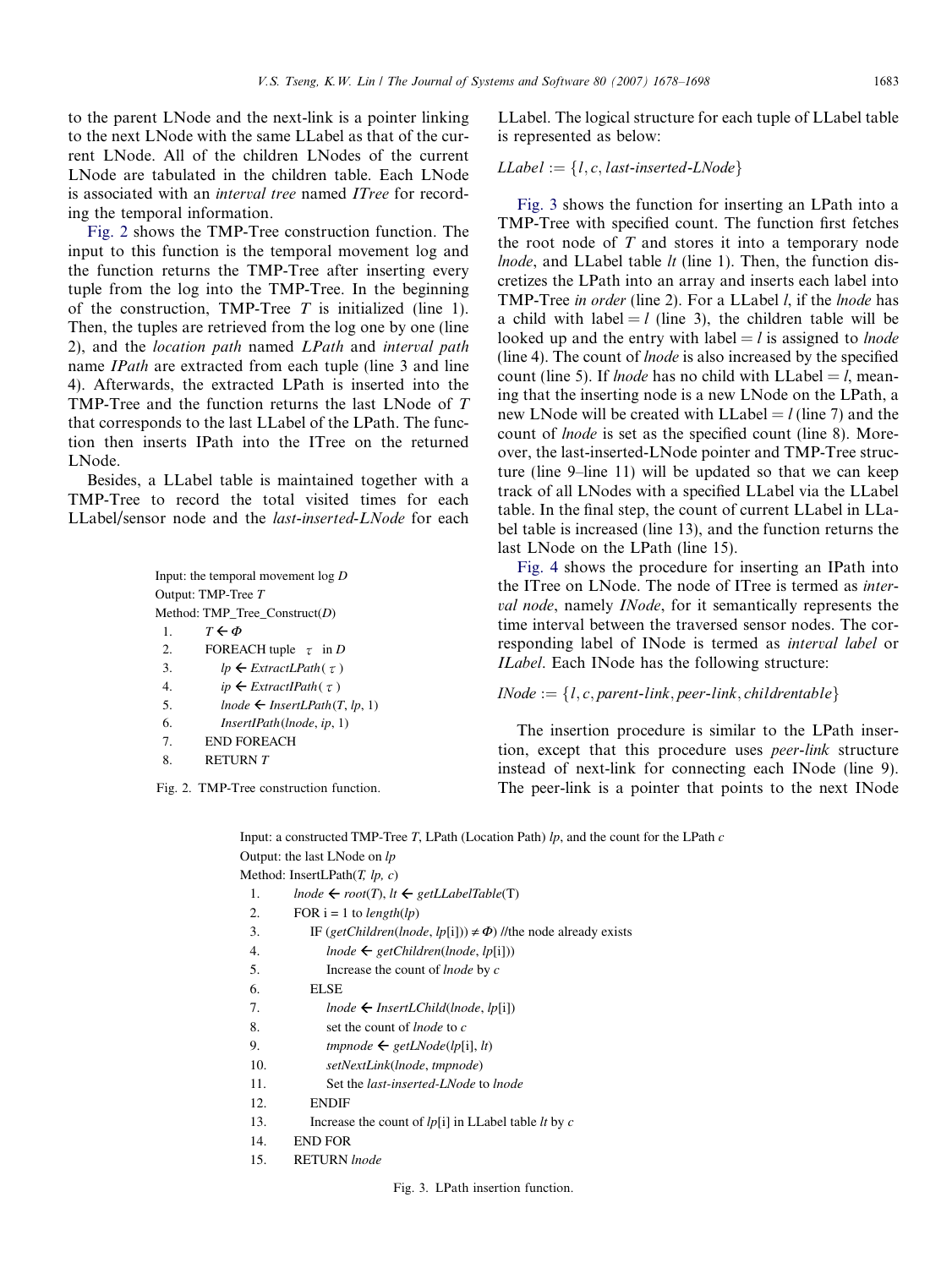<span id="page-6-0"></span>Input: LNode (Location Node) *lnode*, IPath (Interval Path) *ip*, and the count for the IPath *c* Method: InsertIPath(*lnode, ip, c*)

| 1.  | inode $\leftarrow$ ITree_root(lnode), it $\leftarrow$ getILabelTable(lnode) |
|-----|-----------------------------------------------------------------------------|
| 2.  | FOR $i = 1$ to length(ip)                                                   |
| 3.  | IF (getChildren(inode, ip[i])) $\neq \Phi$ ) //the node already exists      |
| 4.  | inode $\leftarrow$ getChildren(inode, ip[i]))                               |
| 5.  | Increase the count of <i>inode</i> by c                                     |
| 6.  | ELSE                                                                        |
| 7.  | inode $\leftarrow$ InsertIChild(inode, ip[i])                               |
| 8.  | set the count of <i>inode</i> to c                                          |
| 9.  | $tmpnode \leftarrow getNode(i, it)$                                         |
| 10. | setPeerLink(inode, tmpnode)                                                 |
| 11. | set the <i>last-inserted-LNode</i> to <i>inode</i>                          |
| 12. | <b>ENDIF</b>                                                                |
| 13. | Increase the count of $ip[i]$ in ILabel table <i>it</i> by c                |
| 14. | <b>END FOR</b>                                                              |

Fig. 4. IPath insertion function.

on the same height of the ITree. By keeping track of the peer-link, it is easy to sum the counts of ILabels on the same height of ITree.

## 5.3. TMP-Mine algorithm

[Fig. 5](#page-7-0) shows the detailed algorithm for TMP-Mine, which takes a depth-first search (DFS) approach like WAP-Mine [\(Pei et al., 2000\)](#page-19-0). While WAP-Mine was designed for mining of single dimensional sequential patterns, the proposed TMP-Mine algorithm can manipulate two-dimensional patterns including location and time attributes simultaneously. The algorithm recursively constructs the TMP-Trees and mines the TMP-Trees until the termination condition is met. First, we list all the LLabels with count greater than the support threshold  $\delta$  by scanning the LLabel table of current TMP-Tree, and the labels are stored into a temporary set (line 1). If the set is empty (line 2), meaning that no more reconstruction for TMP-Tree is needed, the prefix pattern of current TMP-Tree is output as one of the TMPs (line 3). Otherwise, for each frequent LLabel *llabel*, we fetch the LNodes with  $LLabel =$ *llabel* from current TMP-Tree into a temporary set *LNode* tmp by tracking the last-inserted-LNode pointer (line 5 and line 6).

Under the prefix *llabel*, we accumulate the count of each distinct LLabel from the ancestor LPaths of LNodes in LNode\_tmp (line 7). The function, getFrequentLIPair(), returns the set of frequent location-interval pair (LIPair) where each LIPair in this set is with the count greater than the support threshold  $\delta$ . We use the set FreqLIPair to record the frequent LIPair (line 8). If the FreqLIPair is empty (line 9), meaning no more reconstruction is needed, the prefix pattern is output as one of the TMPs and the procedure returns (line 10). Otherwise, we reconstruct the TMP-Trees for each frequent LIPair in FreqLIPair (line 13), and the mining procedure is invoked recursively (line 14) to discover all of the TMPs.

#### 5.4. TMP-Tree reconstruction

As described in Section 5.3, the mining process of TMP-Mine requires recursive reconstruction for the TMP-Trees. [Fig. 6](#page-7-0) shows the TMP-Tree reconstruction algorithm. The algorithm begins by initializing a TMP-Tree  $T'$ (line 1). For each *lnode* in *LNode tmp* (line 2), we get its *cross-peer* nodes by *iprefix* from the ITree (line 3). In a TMP-Tree, an LLNode and an INode are in cross-peer relation if and only if they are of the same height. Note that the LNodes in *LNode\_tmp* have the same LLabel (referred to line 12–line 15 in TMP-Mine algorithm) and the variable iprefix is the interval part of the lipair. For example, the interval part of a LIPair  $(L_a, 10)$  is 10. All of the cross-peer nodes with ILabel =  $iprefix$  will be returned with the count of them summed up (line 4). Then, the function InsertL-Path( ) is invoked to insert the new LPath with the sum as the count, and the last LNode of the LPath is returned for later insertion (line 5). Afterwards, the IPaths, whose last INode's ILabel is equal to the current ILabel, i.e. ipre $fix$ , will be inserted into the returned LNode (line 6–line 8). After all of the LNodes in *LNode\_tmp* are processed, the function returns the TMP-Tree  $T'$  (line 10).

## 5.5. Temporal movement rules

For a discovered TMP,  $P_t = \langle (l_1,i_1,l_2,i_2, \ldots, l_m) \rangle$ , the form of the corresponding TMR  $R_t$  and the definitions of confidence  $conf(P_t)$  and strength strength( $P_t$ ) are given as:

$$
R_t = \langle (l_1, i_1, l_2, i_2, \dots, l_{m-1}, i_{m-1}) \rangle \rightarrow \langle (l_m) \rangle \tag{1}
$$

$$
conf(P_t) = \frac{\sup(\langle (l_1, i_1, l_2, i_2, \dots, l_m) \rangle)}{\sup(\langle (l_1, i_1, l_2, i_2, \dots, l_{m-1}, i_{m-1}) \rangle)} \times 100\% \qquad (2)
$$

We term the last location of antecedent, namely  $l_{m-1}$ , as LLocation. Besides, in order to reveal the *strength* of each rule, each rule is ranked by the following formula that considers both of support and confidence:

$$
strength(Rt) = sup(Pt) \times conf(Pt)
$$
\n(3)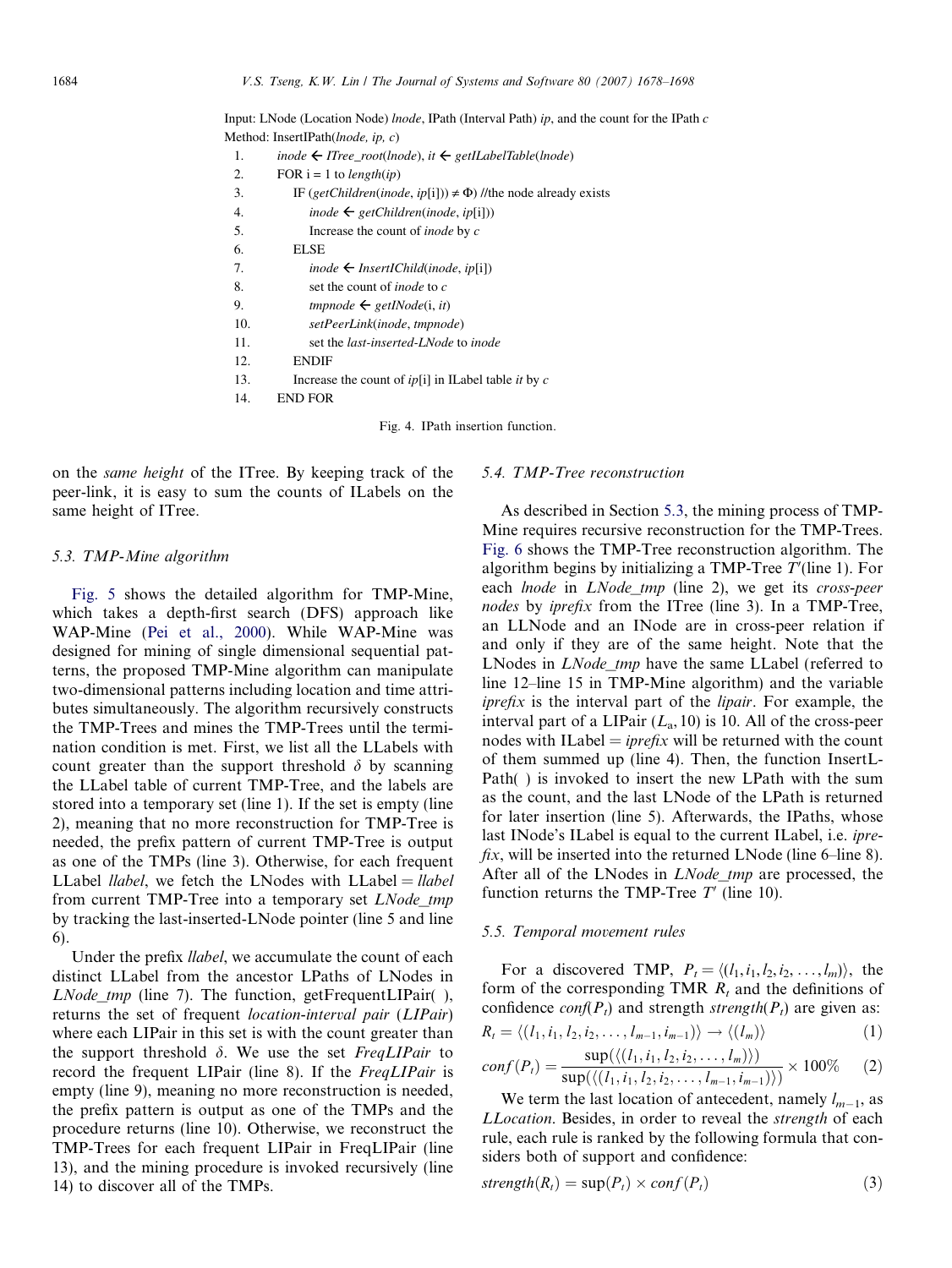<span id="page-7-0"></span>Input: a constructed TMP-Tree *T*, a specified support  $\delta$ , and the prefix pattern *PfPtn* Output: all of the frequent TMPs Method: TMP\_Mine $(T, \delta, PfPtn)$ 

1. *lt*  $\leftarrow$  *LabelTable*(*T*)

- *FreqL*  $\leftarrow$  getFrequentLabel(lt,  $\delta$ )
- 2. IF  $(FreqL = \Phi)$
- 3. output prefix pattern *PfPtn* and RETURN
- 4. ENDIF
- 5. FOREACH *llabel* in *FreqL*
- 6. *LNode\_tmp getNodesByLLabel*(*llabel*)
- 7. *FreqAncestorLabels getFrequentAncestorLabels*(*LNode\_tmp*)
- 8. *FreqLIPair getFrequentLIPair*(*LNode\_tmp*, *FreqAncestorLabels*)
- 9. IF  $(FreqLIPair == \Phi)$
- 10. output prefix pattern *PfPtn* and RETURN
- 11. ENDIF
- 12. FOREACH *lipair* in *FreqLIPair*
- 13. *T*' *Reconstruct\_TMP\_Tree*(*T*', *PfPtn*, *lipair*, *LNode\_tmp*)
- 14. *newPfPtn*  $\leftarrow$  generate new prefix pattern
	- $TMP\_Mine(T', \delta, newPfPtn)$
- 15. END FOREACH
- 16. END FOREACH

Fig. 5. TMP-Mine algorithm.

Input: a TMP-Tree *T*, the prefix pattern *PfPtn*, the LIPair (Location-Interval Pair) *lipair*, the LNodes (Location Node) with the same LLabel (Location Label) *LNode\_tmp* Output: a reconstructed TMP-Tree *T'* Method: Reconstruct\_TMP\_Tree(*T, PfPtn*, *lipair*, *LNode\_tmp*)

- 1. *T'* Φ
- 2. FOREACH *lnode* in *LNode\_tmp*
- 3. *iprefix* ← *getIntervalPart(lipair)*
- *INode\_tmp getCrossPeerNodesByILabel*(*lnode*, *iprefix*)
- 4.  $c \leftarrow sum the count$
- 5.  $lp \leftarrow getLPath(hode)$
- $endnode \leftarrow InsertLPath(T', lp, c)$
- 6. FOREACH *inode* in *INode\_tmp*
- $i p \leftarrow \text{get}(\text{Path}(\text{inode}), \text{ icount} \leftarrow \text{get the count of the \text{ inode}})$
- *InsertIPath*(*endnode*, *ip*, *icount*)
- 8. END FOREACH
- 9. END FOREACH
- 10. RETURN *T'*



Since a large number of rules could be generated, most of traditional data mining methods need a function utilizing hashing tables [\(Su et al., 2000](#page-19-0)) or hashing trees ([Agra](#page-19-0)[wal and Srikant, 1995\)](#page-19-0) to accelerate the rule access. However, we do not need any accelerating function for accessing the rules. As described in Section [4,](#page-3-0) the rules will be deployed over the networks based on the locationrelated criterion. Therefore, dispatching TMRs to sensors by LLocation of each TMR requires only one scan over the physical rule repository. Take the antecedent  $\langle (l_1, i_1, l_2, i_2, \ldots, l_{m-1}, i_{m-1}) \rangle$  of a TMR for example. Since the LLocation of the antecedent is  $l_{m-1}$ , the sensors to load this rule are those within the neighboring radius of  $l_{m-1}$ .

Considering that the rule that has been dispatched will not be used again in the future, no accelerating function is needed in our application.

In Section [7](#page-11-0), we will show through experimental results that ranking rules by strength instead of support or confidence can save more energy. Moreover, if two or more rules have the same strength value, the rule with larger confidence will be given higher priority over other rules.

## 5.6. An elaborate example

We illustrate the process of discovering TMPs by an elaborate example. [Fig. 7](#page-8-0) shows the TMP-Tree constructed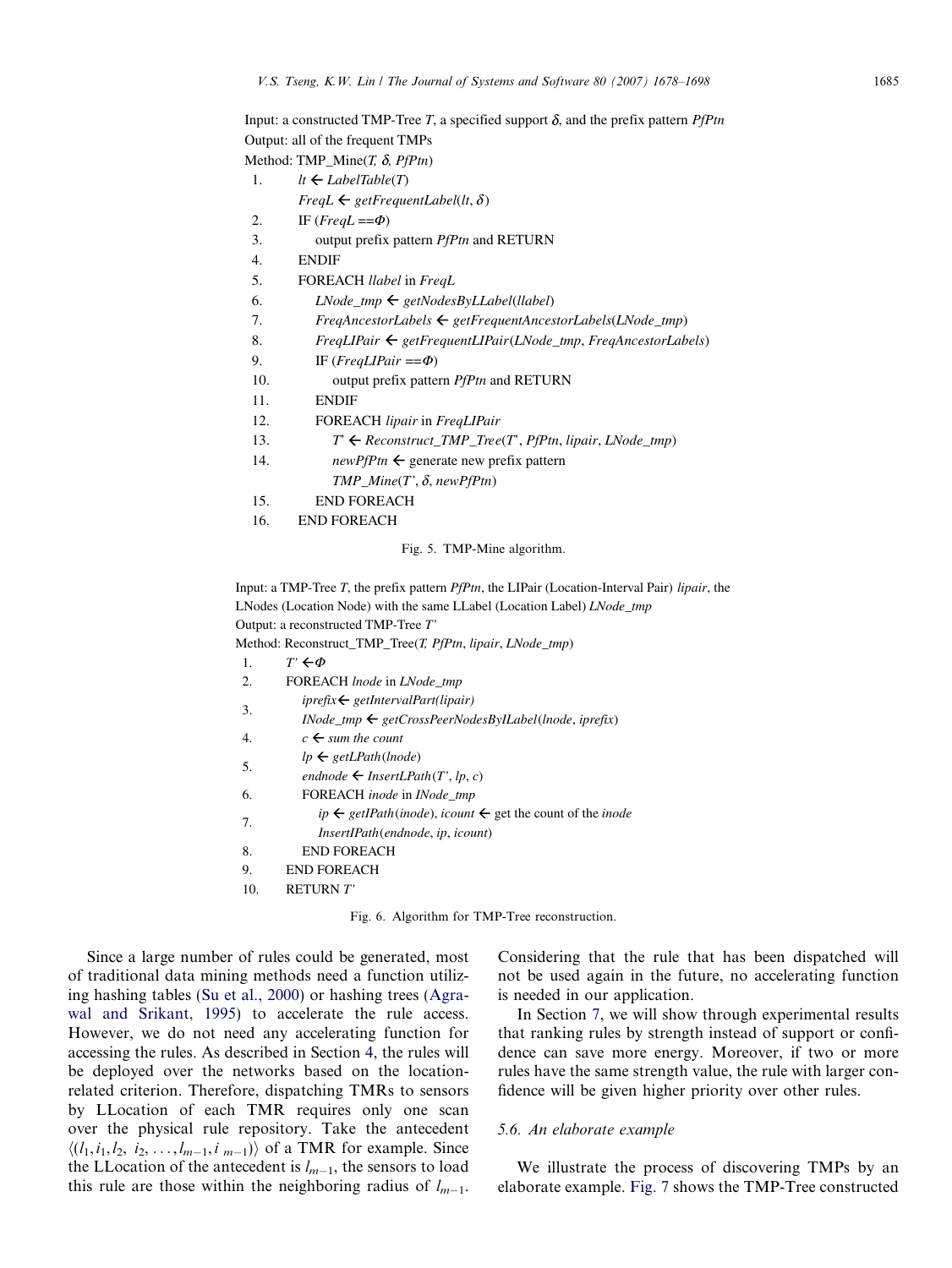<span id="page-8-0"></span>

Fig. 7. The TMP-Tree constructed from [Table 1.](#page-4-0)

from the log in [Table 1](#page-4-0). In this TMP-Tree, each LNode is represented in form of " $L:C$ ", where L is the LLabel and C is the count. For illustration, each ITree is surrounded by a dotted rectangle. The representation of an INode is similar to that of an LNode, denoted as " $I:C$ ", where  $I$  is the ILabel and C is the count associated with this ILabel.

Take the first tuple in [Table 1](#page-4-0),  $\{(a, 1)(e, 3)(c, 5)(b, 10)\}\)$ , as example for insertion action. The LPath and IPath extracted from this tuple are  $\{(a)(e)(c)(b)\}$  and  $\{(1-1)(3-1)(5-1)\}$  $(10 - 1)$ } = { $(0)(2)(4)(9)$ }, respectively. Because the TMP-Tree is initialized as an empty one, four LNodes for this LPath are created in the current TMP-Tree. These four LLabels are also tabulated in the LLabel table. Besides, a new ITree is constructed with the IPath  $\{(0)(2)(4)(9)\}\)$  on the last LNode that corresponds to this LPath, i.e., the LNode with LLabel =  $b$ . As stated in Section [5.1,](#page-4-0) a peer-link structure is maintained to connect the INodes on the same height of the ITree. Hence, the peer-links of the entries in the ILabel table should be set to the corresponding INodes.

In inserting the second tuple,  $\{(a, 3)(b, 5)(c, 7)(d, 12)\}\,$ into the TMP-Tree, the first LLabel of the LPath  $\{(a)(b)(c)(d)\}\$ is a, which is already the child of the root and the count of the LNode is increased by 1 instead of creating a new LNode for this LLabel. On inserting the next LLabel b into the TMP-Tree, a new LNode will be created because the current LNode has only one child labeled as  $e$  instead of  $b$ . Note that LLabel  $b$  has already existed in the LLabel table. Hence, it is required to break the link of last-inserted-LNode of entry  $b$  in LLabel table and link it to the newly created LNode. Meanwhile, the next-link of the newly created LNode is pointed to the original LNode, which is the LNode pointed by the original lastinserted-LNode of entry b. By maintaining this linking list, we can keep track of all the LNodes with  $LLabel = b$ .

The same procedure will be performed on the remaining two LLabels,  $c$  and  $d$ . At the last step, the IPath,  $\{(0)(2)(4)(9)\}\)$ , is inserted into the ITree of the last LNode corresponding to LLabel d. The TMP-Tree as shown in Fig. 7 is constructed by inserting the tuples in [Table 1](#page-4-0) in order. Different insertion order will produce different TMP-Tree structures.

Once the TMP-Tree is constructed, we are able to discover the TMPs. [Fig. 8](#page-9-0) illustrates partial of the mining process. In the beginning, the LLabels with count greater than the support threshold will be fetched after a scanning on the LLabel table. In this example, we set the support threshold as 20%. It is to say that the pattern with support greater than or equal to  $2(8 \times 20\% = 1.6)$  can be one of the TMPs. In [Fig. 8a](#page-9-0), the count of each LLabel is greater than 2, thus all of the LLabels should be considered in the subsequent process. Then, an arbitrary frequent LLabel is selected as the pattern base for reconstructing the TMP-Tree. If we take the LLabel  $d$  as the pattern base for reconstruction, three LPaths,  $\{(f)(e)(b)\}$ :1,  $\{(f)(a)(c)\}$ :1 and  $\{(a)(b)(c)\}\;3$ , are obtained as shown in [Fig. 8b](#page-9-0), where the numbers denote the count of the LPath that ends with LLabel  $=d$ . Based on the LPaths, the counts of distinct LLabels are accumulated as shown in [Fig. 8c](#page-9-0). Meanwhile, the LLabel  $e$  is pruned because the count of LLabel  $e$  is less than the support threshold under the current pattern base  $\{(d)\}.$ 

For each frequent LLabel  $llabel_i$ , we fetch all the LNodes with  $LLabel = *llabel*<sub>i</sub>$  by the last-inserted-LNode link. Each LNode forms several intervals by subtracting the ILabel value of the cross-peer INode from the ILabel value of the base LNode's cross-peer INode. Take the path  ${(f)(e)(b)}$  for example. The ILabel of b's cross-peer INode is 7 and the ILabel of the root's cross-peer INode,  $d$ , is 13.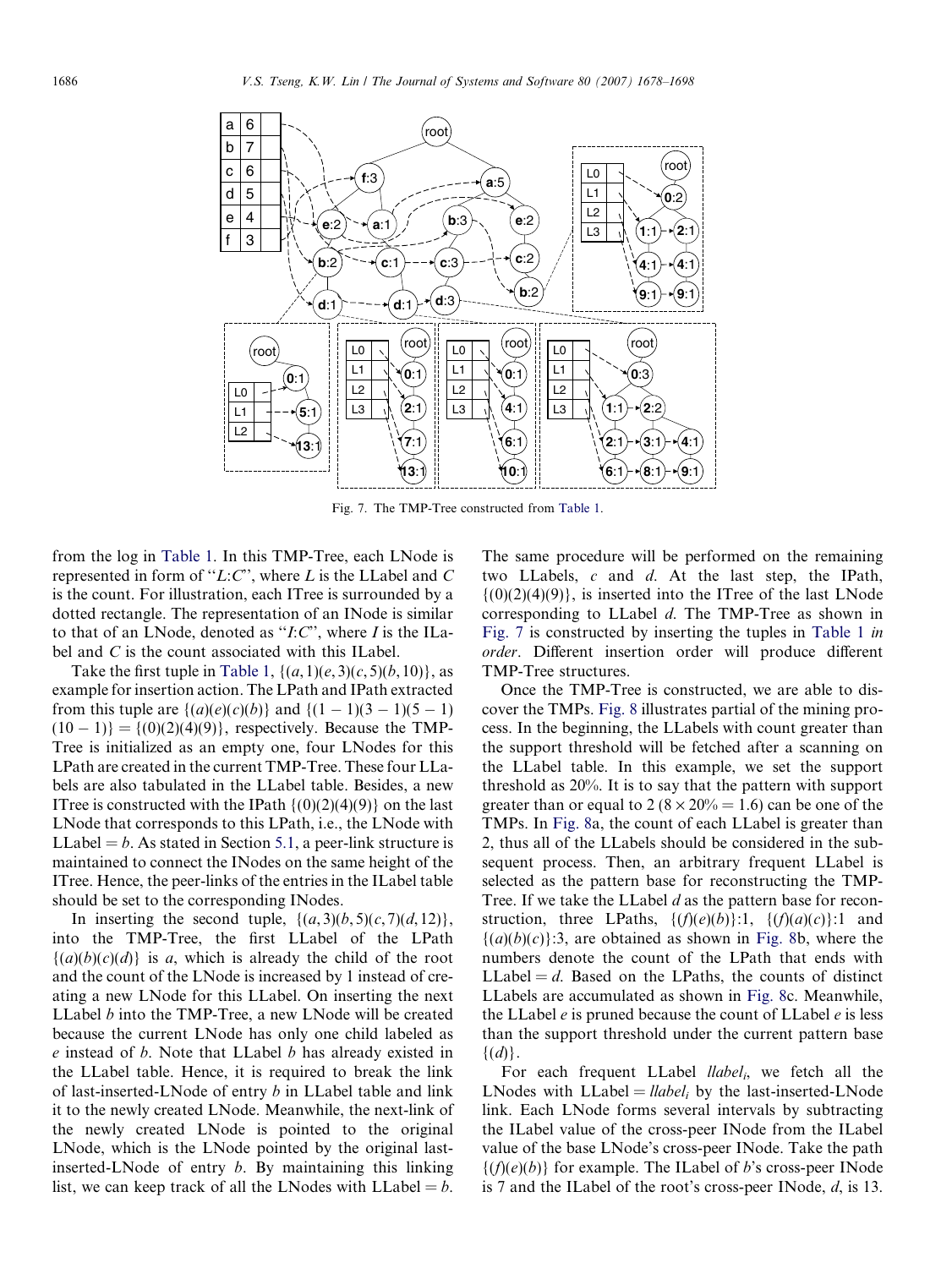<span id="page-9-0"></span>

Fig. 8. (a) The LLabel (Location Label) corresponding to the initial TMP-Tree. (b) The LPaths (Location Paths) ending with LLabel = d. (c) The LLabel (Location Label) table under the pattern base set to d. (d) The summary of LIPairs (Location-Interval Pairs) under the pattern base set to d. (e) The TMP-Tree under the pattern base set to  $(c, 4, d)$ . (f) The LLabel table and summary of LIPairs under the pattern base set to  $(c, 4, d)$ , and the discovered TMP.

Table 2 The discovered F-TMPs from [Table 1](#page-4-0)

| F-TMPs          | F-TMPs    |
|-----------------|-----------|
| (a, 2, b)       | (b, 1, c) |
| (a, 2, c, 4, d) | (b, 6, d) |
| (a, 2, c)       | (c, 4, d) |
| (a, 4, c)       | (c, 5, b) |
| (a, 4, c, 5, b) | (c, 5, d) |
| (a, 6, d)       | (e, 8, b) |

The interval between  $b$  and  $d$  is 6 obtained by subtracting 7 from 13, denoted as  $(b, 6)$ , which is called a LIPair. The summary of LIPairs is shown in Fig. 8d, in which the LIPairs with count less than 2 have been pruned.

The TMP-Mine algorithm advances by concatenating an arbitrary LIPair with the current prefix pattern as the new pattern base for reconstruction. For example, Fig. 8e shows a reconstructed TMP-Tree if we concatenate  $(c, 4)$ to (d) as the pattern base. Referring to [Fig. 7](#page-8-0), is it observed that the both LPaths contain  $(c, 4, d)$  in the TMP-Tree. Under the pattern base  $(c, 4, d)$ , the algorithm will construct two ITrees for LLabel  $c$ . In this TMP-Tree, only LLabel  $a$ is frequent. We continue to accumulate the LIPairs and only one LIPair,  $(a, 2)$ , is obtained. Under the pattern base for the reconstructed TMP-Tree, no LLabel has count greater than the support threshold. Therefore,  $(a, 2, c)$  is concatenated with the pattern base  $(c, 4, d)$  to form a TMP, as shown in Fig. 8f. By recursively reconstructing and mining the TMP-Trees, all TMPs will be discovered as listed in Table 2.

# 6. Proposed prediction strategies

In this section, we describe how the discovered TMPs and TMRs are applied to predicting the location of each missing object. For the generated TMRs as described in Section [5,](#page-4-0) they are deployed over the sensor network by loading the location-related TMRs into corresponding nodes. We propose two prediction strategies, namely PTMP and  $PES + PTMP$ , for achieving the prediction tasks. PTMP is a non-velocity-based prediction strategy that exploits the TMRs to predict the location of the missing object, while  $PES + PTMP$  is a hybrid strategy that incorporates the well-known velocity-based strategy named PES with PTMP, using both information of detected velocity and the TMRs.

In an OTSN, a location prediction requires two message transmissions in order to know whether the missing object is recovered. The introduced additional communication cost caused by the message transmission is the energy consumed by the transmission and receiving operations between radio components in two sensor nodes and the activation power of two nodes. Hence, it is infeasible to have unlimited predictions in real-time and practical object tracking application. Our pattern-based prediction strategies use the ranked TMRs one at a time in predicting the location. For simplicity and generality, the real-time constraint for prediction is represented by number of predictions or TOP-N predictions in this paper. Hence, a tight real-time constraint corresponds to a low TOP-N value, and a loose constraint corresponds to a higher value contrarily.

[Fig. 9](#page-10-0) shows the PTMP algorithm for recovering missing objects. The input parameters for this algorithm are the N-gram value, N-gram method, TOP-N value, neighboring radius and ranking method for TMRs. The N-gram method is used to induce the most likely location an object will visit next based on its previous movement behaviour. Two variants, namely standard N-gram and  $N^+$ -gram, are considered here. The algorithm begins with composing the antecedent for prediction (line 1). The initial antecedent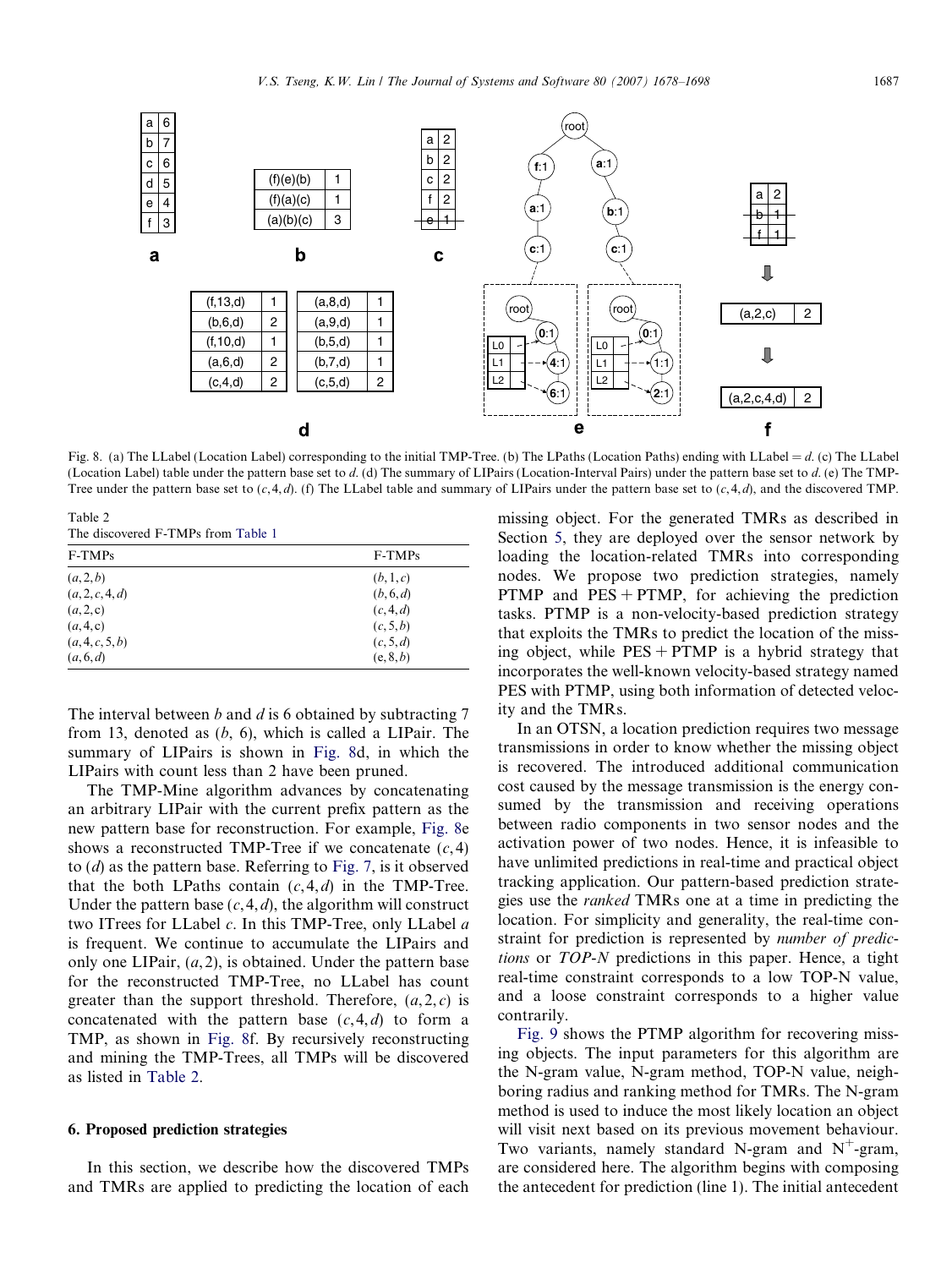<span id="page-10-0"></span>

| Input: N-gram value n, N-gram method $N_m$ , TOP-N constraint $\alpha$ , Neighboring radius r, and |  |
|----------------------------------------------------------------------------------------------------|--|
| Ranking method $R$                                                                                 |  |
| Output: return whether the object can be found by PTMP                                             |  |
| Method: PTMP $(n, N_m \alpha, r R)$                                                                |  |
| $bvr \leftarrow$ Object's historical movement behavior<br>1.                                       |  |
| FOR i=1 to $r$<br>2.                                                                               |  |
| IF $N_m = N^+$ -gram method<br>3.                                                                  |  |
| call PTMP-N <sup>+</sup> -gram (bvr, n, R, $\alpha$ )<br>4.                                        |  |
| ELSE IF $N_m = N$ -gram method<br>5.                                                               |  |
| 6.<br>call PTMP-N-gram (bvr, n, R, $\alpha$ )                                                      |  |
| 7.<br><b>ENDIF</b>                                                                                 |  |
| 8.<br>IF (the object is recovered)                                                                 |  |
| 9.<br><b>RETURN</b> true                                                                           |  |
| 10.<br><b>ENDIF</b>                                                                                |  |
| 11.<br>subtract the number of predictions from $\alpha$                                            |  |
| 12.<br>IF $(\alpha > 0)$                                                                           |  |
| $bvr \leftarrow$ remove the LLocation of $bvr$ and sum the last interval values to form<br>13.     |  |
| the new antecedent for prediction                                                                  |  |
| 14.<br><b>ELSE</b>                                                                                 |  |
| 15.<br>invoke the <i>flooding</i> method to recover the object, and RETURN false                   |  |
| 16.<br><b>ENDIF</b>                                                                                |  |
| <b>ENDFOR</b><br>17.                                                                               |  |
|                                                                                                    |  |

Fig. 9. PTMP algorithm.

is obtained by concatenating the location, arrival time and leaving time of the object. Then, either  $N^+$ -gram or N-gram (as shown in [Fig. 11](#page-11-0)) is invoked to recover the missing object (line 3–line 7). If the object can be recovered by the assigned N-gram method, the OTSN continues to track the object (line 8–line 10). Otherwise, we subtract the number of error predictions from the specified TOP-N value, namely  $\alpha$  (line 11). In the end of each round, the algorithm will check the value of  $\alpha$ . If  $\alpha$  is greater than 0, it means that there is still remaining time for more predictions. Hence, we extend the neighboring radius in each round for obtaining more TMRs. The new antecedent is obtained by removing the LLocation of the bvr and summing up the last two interval values (line 13). The purpose of regenerating new antecedent is to seek more TMRs for prediction. Take the antecedent  $\langle (l_1, i_1, l_2, i_2, \ldots, l_{m-1}, i_{m-1}) \rangle$  for example. Suppose that the object is currently at location  $l_{m-1}$  and there are no more TMRs for prediction, the antecedent will be modified as  $\langle (l_1, i_1, l_2, i_2, \ldots, l_{m-2}, i_{m-2} + i_{m-1}) \rangle$ , where

the LLocation is removed and the last two intervals are summed for seeking more predictions. Note that the flooding method will be invoked to recover the object if the location of object cannot be predicted or no more prediction is allowed (line 15).

Fig. 10 shows the hybrid prediction algorithm named PES + PTMP for recovering objects. The input parameters are the same as those to PTMP and it works as follows. It first uses the latest detected velocity of the object to predict its current location (line 1). If the object can not be recovered by the velocity-based prediction, the algorithm will invoke PTMP to recover the missing object. Here the TOP-N value is subtracted by 1 due to the error prediction that has been made by PES (line 5).

[Fig. 11a](#page-11-0) gives the PTMP-N-gram prediction algorithm. The input parameters for this algorithm are the historical movement behavior of the object, N-gram value and ranking method for TMRs, and it returns if the object is found or not. In the beginning, we extract the last  $n$  LIPairs from

Input: N-gram value *n*, N-gram method  $N_m$ , TOP-N constraint  $\alpha$ , Neighboring radius *r*, and Ranking method *R* Output: return whether the object can be predicted by PES+PTMP Method: PES+PTMP $(n, N_m \propto, r, R)$ 1. use the latest detected velocity of the object to predict its current location 2. IF (the object is found), 3. RETURN *true* 4. ELSE 5. call PTMP  $(n, N_m, \alpha-1, r, R)$ 

6. ENDIF

Fig. 10. PES + PTMP algorithm.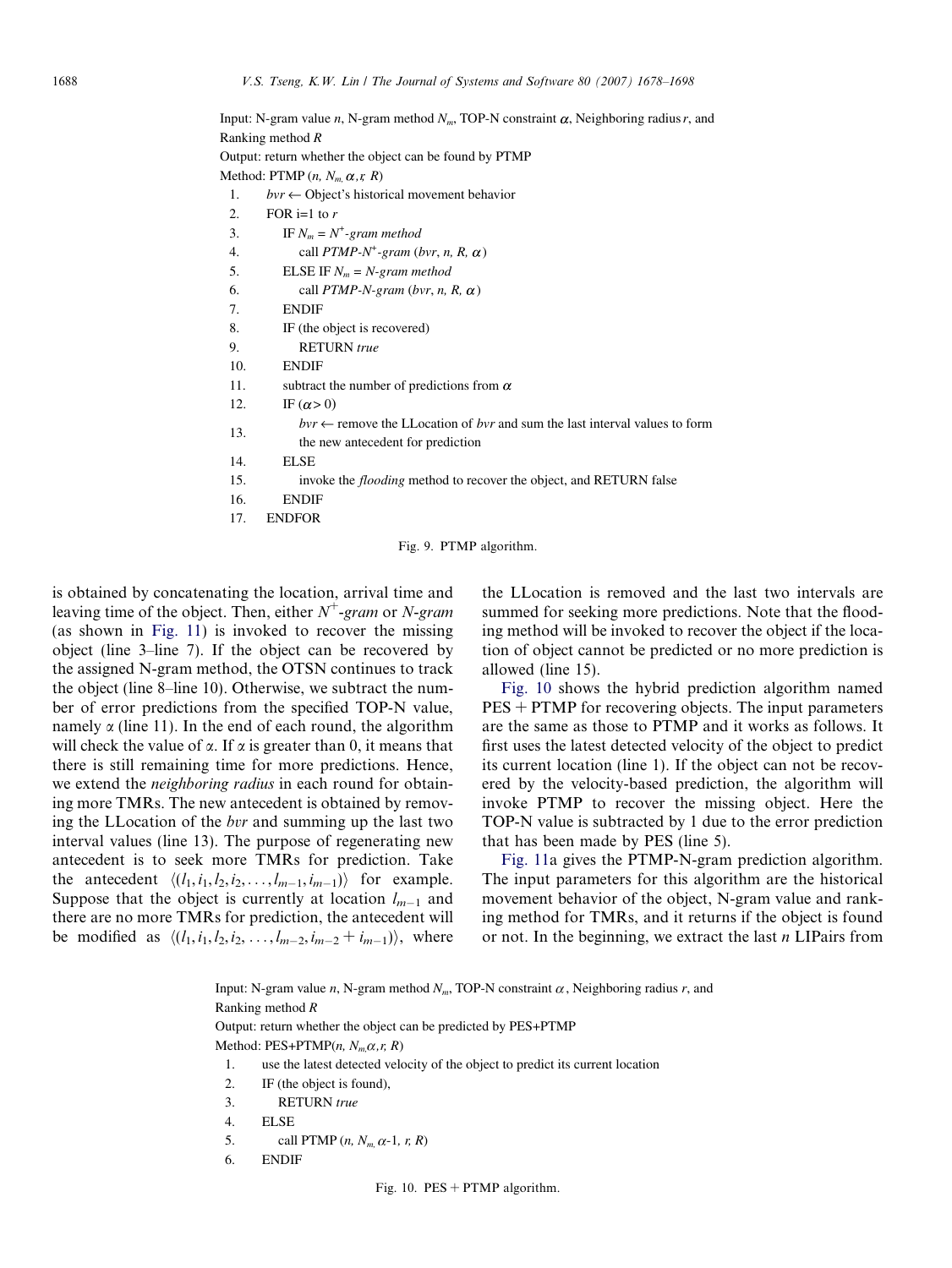- <span id="page-11-0"></span>**a** Input: Object's historical movement behavior by  $r$ , N-gram value  $n$ , and Ranking method  $R$ Output: whether the object can be found by PTMP-N-gram or not Method: PTMP-N-gram  $(bvr, n, R, \alpha)$ 
	- atc  $\leftarrow$  The last *n* location-interval pair from byr  $\mathbf{1}$ .
	- $2^{\circ}$  $csq \leftarrow$  Get the consequent by the antecedent *atc* from the TMRs ranked by R
	- 3. FOR  $j=1$  to  $min(\alpha, \lfloor csq \rfloor)$
	- $\overline{4}$ . activate sensor  $s_i$  and check whether the object is in  $s_i$
	- 5. if the object is found, RETURN true
	- 6. **ENDFOR**
	- RETURN false  $\overline{7}$
- **b** Input: Object's historical movement behavior by r, N-gram value n, and Ranking method R, TOP-N constraint  $\alpha$

Output: whether the object can be found by PTMP-N<sup>+</sup>-gram or not

Method: PTMP-N<sup>+</sup>-gram (bvr, n, R,  $\alpha$ )

- FOR  $i = n$  down to 1  $\mathbf{1}$
- call PTMP-N-gram (byr, i, R,  $\alpha$ )  $\overline{2}$ .
- subtract the number of predictions from  $\alpha$
- $\overline{3}$ . if the object is found, RETURN true
- $4.$ if  $\alpha \leq 0$ , RETURN *false*
- 5. **ENDFOR**
- 6. RETURN false

Fig. 11. (a) PTMP-N-gram algorithm. (b)  $PTMP-N^+$ -gram algorithm.

the movement behavior to form the antecedent for prediction (line 1). By using the antecedent we obtain a consequent set called prediction set from the TMRs, where the predicted locations are ranked by the specified rule ranking method such as support, confidence and strength (line 2). After the prediction set is obtained, the corresponding sensor nodes will be activated one by one to recover the object by the original node that lost the object (line 4). Finally, the algorithm returns whether the object is found by PTMP-Ngram or not.

Fig. 11b gives the  $PTMP-N^+$ -gram prediction algorithm. The spirit of this algorithm is that the predicting by a longer antecedent often produces higher precision than that by a shorter one [\(Su et al., 2000; Tseng and](#page-19-0) [Lin, 2006](#page-19-0)). However, the applicability will decrease with the increase in antecedent length ([Su et al., 2000; Tseng](#page-19-0) [and Lin, 2006](#page-19-0)). Therefore, the algorithm starts with high N-gram value and decreases the N-gram value after each round for the PTMP-N-gram method (line 2). The activated node must report back to the original node whether the missing object is found or not (line 3). The algorithm terminates only if the object is found or the number of predictions exceeds the specified value (line 4).

# 7. Experimental evaluation

In this section, we evaluate the performance for the proposed TMP-Mine algorithm by varying the parameters in terms of size of movement log and support threshold. Besides, we evaluate the proposed prediction strategies by measuring the TEC and missing rate under different time constraints. To select the best ranking method for TMRs, we measured the missing rate by applying support, confidence, or strength to ranking the TMRs. Moreover, the evaluation on variations of PTMP was also discussed. In the object tracking experiments, 80% of the simulated data are used for training to obtain TMRs, and the rest 20% are taken as testing set for object tracking. All of the experiments were conducted on a P4 – 2.4 GHz machine with 1GB main memory. The algorithms and the sensor network simulator are implemented in Java. In the following, we first describe the simulation model and then report the representative results for the conducted experiments.

# 7.1. Experimental setup

To evaluate the performance of the proposed methods, we implemented a simulator that generates the workload data of an OTSN. Moreover, we conduct an experiment on a real dataset. The details of the simulation model and real dataset will be described in Sections 7.1.1 and 7.1.2, respectively.

## 7.1.1. Simulation model

[Table 3](#page-12-0) summarizes the primary parameters used in the simulation model with the default setting. In the base experimental model, the network is modelled as a mesh network with size  $|W| = 20 \times 20$ , and there are N (defaulted as 10,000) objects in this network. Initially, each object arrives at the network on an arbitrary outer sensor node deploying outside of the sensor network at some time. We assume that the behavior of moving objects in the OTSNs is event-driven instead of randomness completely. Hence, we use two parameters  $l_e$  and  $P_e$  to model the average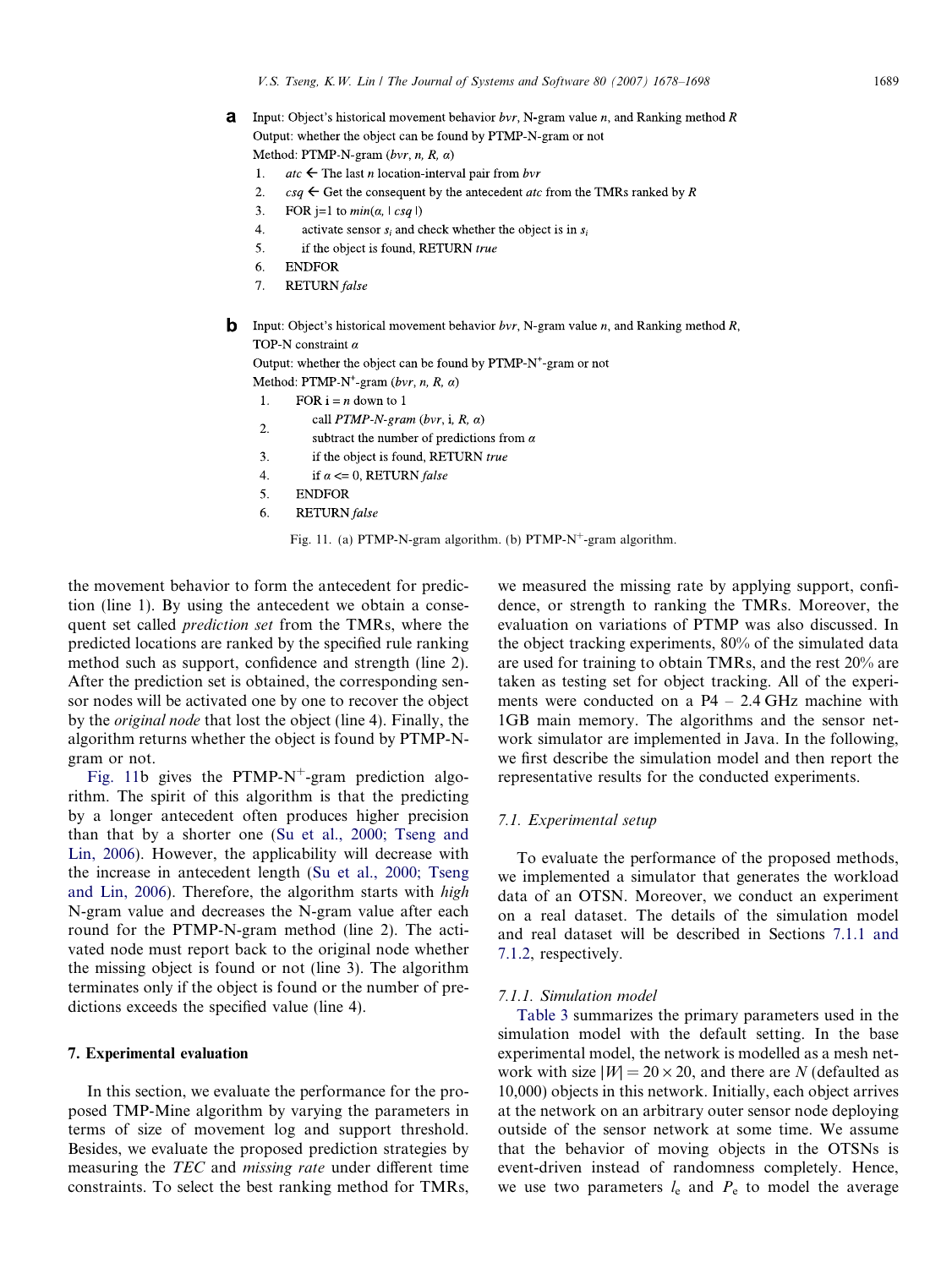<span id="page-12-0"></span>Table 3 Primary parameters for the simulation model

| Parameter      | Description                            | Default value |  |
|----------------|----------------------------------------|---------------|--|
| W              | $W*W$ nodes of network                 | 20            |  |
| N              | Number of objects in the OTSN          | 10,000        |  |
| $P_{\rm e}$    | Average event probability on each node | 0.6           |  |
| $l_{\rm e}$    | Average event length                   | 4             |  |
| $\overline{F}$ | Average event fan-out                  | 2             |  |
| $P_{\rm b}$    | Probability of backward movement       | 0.1           |  |
| $P_{\rm n}$    | Probability of next-node movement      | 0.18          |  |
| T              | Tracking time for each object (s)      | 120           |  |
|                | Average stay time on each node (s)     | 4             |  |
|                | Average object velocity $(m/s)$        | 15            |  |
|                | Neighboring radius (nodes)             |               |  |

length and the event probability, respectively. The length of each event is modelled by Poisson distribution with mean  $l_{\rm e}$ defaulted as 4. The event probability indicates the probability for an object to adhere to a certain event, and it is modelled by Normal distribution with mean  $P_e$  (defaulted as 0.6). The events of a node are structured by a tree, in which the fan-out of each node is modelled by Normal distribution with mean  $F$  (defaulted as 2). Each object in the network may move by adhering to a certain event or randomly. When an object is in random movement, it will move back by the probability  $P_{\rm b}$  (defaulted as 0.1) or randomly move to other nodes in the hexagon network structure by probability  $P_n = (1 - P_b)/(6 - 1)$ . The node staying time is modelled by Exponential distribution with mean I (defaulted as 4). The tracking time for each object is set as 120 s. We assume the sensing coverage range is 15 m and the average object velocity is set as 15 m/s. For communications between the sensor nodes and the base stations, we utilize a well-known routing algorithm named shortest path multi-hop as used in [Xu et al. \(2004\)](#page-20-0). We adopted the Rockwell's WINS node [\(WINS project\)](#page-20-0) as our basis in simulating the energy consumption. Table 4 lists the energy consumption on WINS nodes [\(Xu et al.,](#page-20-0) [2004\)](#page-20-0). More detailed power analysis of WINS nodes can be found in [Raghunathan et al. \(2002\), Tseng and Tsui](#page-19-0) [\(2004\), WINS project.](#page-19-0) The default value settings for the parameters reflect a reasonable and compact environment for OTSN and mobile systems as in related studies [\(Eagle](#page-19-0) [and Pentland, 2005; Huang et al., 2003; Lin et al., 2006;](#page-19-0) [Wu et al., 2001; Xu et al., 2004\)](#page-19-0).

# 7.1.2. Real dataset

To evaluate the practicability of our prediction strategies, we also tested a real dataset from [CRAWDAD](#page-19-0), which

Table 4

Energy consumption on WINS nodes

| Component  | Mode         | Power (mW) |  |  |
|------------|--------------|------------|--|--|
| MCU        | Activate     | 360        |  |  |
| <b>MCU</b> | Sleep        | 0.9        |  |  |
| Sensor     | Activate     | 23         |  |  |
| Radio      | Transmission | 720        |  |  |
| Radio      | Receiving    | 369        |  |  |

was collected in a project named Reality Mining ([Reality](#page-19-0) [Mining Project\)](#page-19-0) by MIT Media Lab for discovering complex social behavior [\(Eagle and Pentland, 2005\)](#page-19-0). The data collects the behavior of one hundred users during the period between July 19, 2004 and May 5, 2005. In the dataset, the Bluetooth devices are used to represent the location of an object as suggested in [Eagle and Pentland \(2005\)](#page-19-0) for several practical considerations like weak signals in large buildings. We consider the proximate Bluetooth devices as the location in our experiments. In the raw log, each record is represented by the following attributes: record ID, start time, end time, person ID, and device ID. After a scan on the raw log, a sequence of movement with person ID as the primary key can be obtained. Note that the device ID is the static Bluetooth device ID used to represent the location. The number of distinct Bluetooth devices is 20,794.

## 7.2. Study on performance of TMP-Mine

In this part of experiments, we investigate the performance of TMP-Mine in terms of execution time by varying the parameters, namely size of movement log and support threshold.

## 7.2.1. Effects of varying the size of movement log

In this experiment, we evaluate the scalability of TMP-Mine by varying the size of movement log from 10,000 to 100,000 records. We first discuss the execution time, which includes the data loading time and mining time. The *load*ing time consists of the time for loading data from hard disk and constructing initial TMP-Tree, while the mining time is the time consumed by TMP-Mine algorithm. Obviously, the loading time depends upon the number of log records. As shown in [Fig. 12a](#page-13-0), the loading time increases approximately linearly with the number of records increased.

[Fig. 12b](#page-13-0) shows that the required memory increases under larger movement log. Under the same parameter setting, the movement behavior in a large dataset is more complex than it is in a small one because there may exist more patterns with support slightly greater than the minimum support in the larger dataset. In other words, the TMP-Tree will have more branches on each node in a larger dataset. Hence, the number of frequent labels and reconstructions are increased. Consequently, the mining time is higher and more memory is required for larger datasets.

## 7.2.2. Effects of varying the support threshold

This experiment analyzes the impact of varying the support threshold from 0.1% to 1.0%. As stated in Section [5.4](#page-6-0), we should reconstruct a TMP-Tree for each label that is greater than the minimum support. As listed in [Table 5](#page-13-0), the number of TMPs increases with the decrease in support threshold. Therefore, the lower support threshold directly results in more frequent labels and reconstructions, which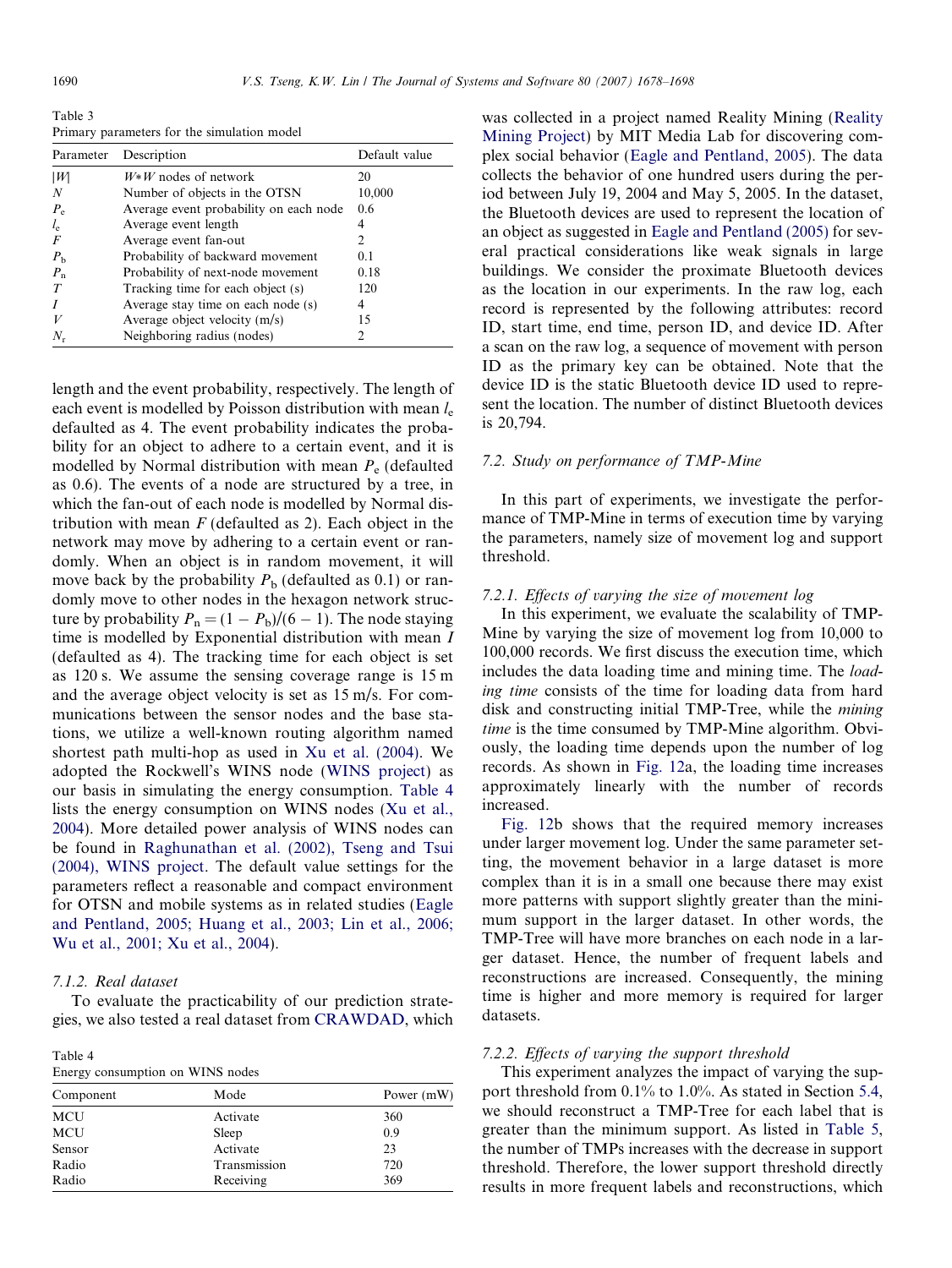<span id="page-13-0"></span>

Fig. 12. (a) The execution time vs. log size. (b) The memory requirement vs. log size.

will increase the mining time as shown in Fig. 13a. As to the loading time, it keeps fixed for different support threshold values since the dataset is invariant. This experiment demonstrates the excellent performance of TMP-Mine even under the low support threshold.

Fig. 13b shows that the required memory increases with the decrease in the support threshold. The reason is that the lower support threshold might have more frequent labels in the TMP-Tree, and the load of TMP-Mine is to allocate more memory to store the frequent labels and the branches.

## 7.3. Study on performance of prediction strategies

In the following series of experiments, we measure the TEC and the missing rate of the proposed prediction strategies. TEC indicates the total energy consumed by the OTSN in tracking all objects, and missing rate is the ratio

Table 5



of the error predictions to the total number of movement of objects within a specified deadline. The goal of prediction strategies is to track the moving objects with low TEC and low missing rate. Through the performance study on prediction strategies, we use 80% of the simulated data as training set to obtain TMRs, and the rest 20% as testing

Fig. 13. (a) Execution time vs. support threshold. (b) Memory require-

 $0.5$ 

Support Threshold (%)

 $06$ 

 $0.7$ 

 $0.8$ 

 $0.9$ 

 $10$ 

## 7.3.1. Selection of ranking method

set for object tracking.

ment vs. support threshold.

 $0.2$ 

 $0<sub>3</sub>$ 

 $0.4$ 

200

 $\mathfrak o$  $0.1$ 

[Fig. 14](#page-14-0) shows the impact on missing rate when the TMRs are ranked by strength, support and confidence, with the training data occupying 80% of the dataset. It is clear that the strength-ranking approach delivers overall lowest missing rate among the three ranking methods. Moreover, it is observed that the confidence-ranking method has the worst performance in missing rate since

| Number of                 | s under different support threshold<br>$\Delta$ TMPs $\mu$ |                         |      |              |            |                      |     |                |                        |               |
|---------------------------|------------------------------------------------------------|-------------------------|------|--------------|------------|----------------------|-----|----------------|------------------------|---------------|
| Sup.                      | ν.ι                                                        | $\mathsf{u}.\mathsf{v}$ | v.,  | ∪.⊣          | υ.,        | v.o                  | v., | v.o            | 0.9                    | 1.0           |
| $\vert \text{TMPs} \vert$ | 9697                                                       | 534<br>◡◡⊤ェ             | 2365 | エウミウ<br>12JJ | $-11$<br>ு | $\overline{a}$<br>⊶. | 341 | 22<br><u>_</u> | 1.72<br>$\cdot$ $\sim$ | 1.22<br>1 J 4 |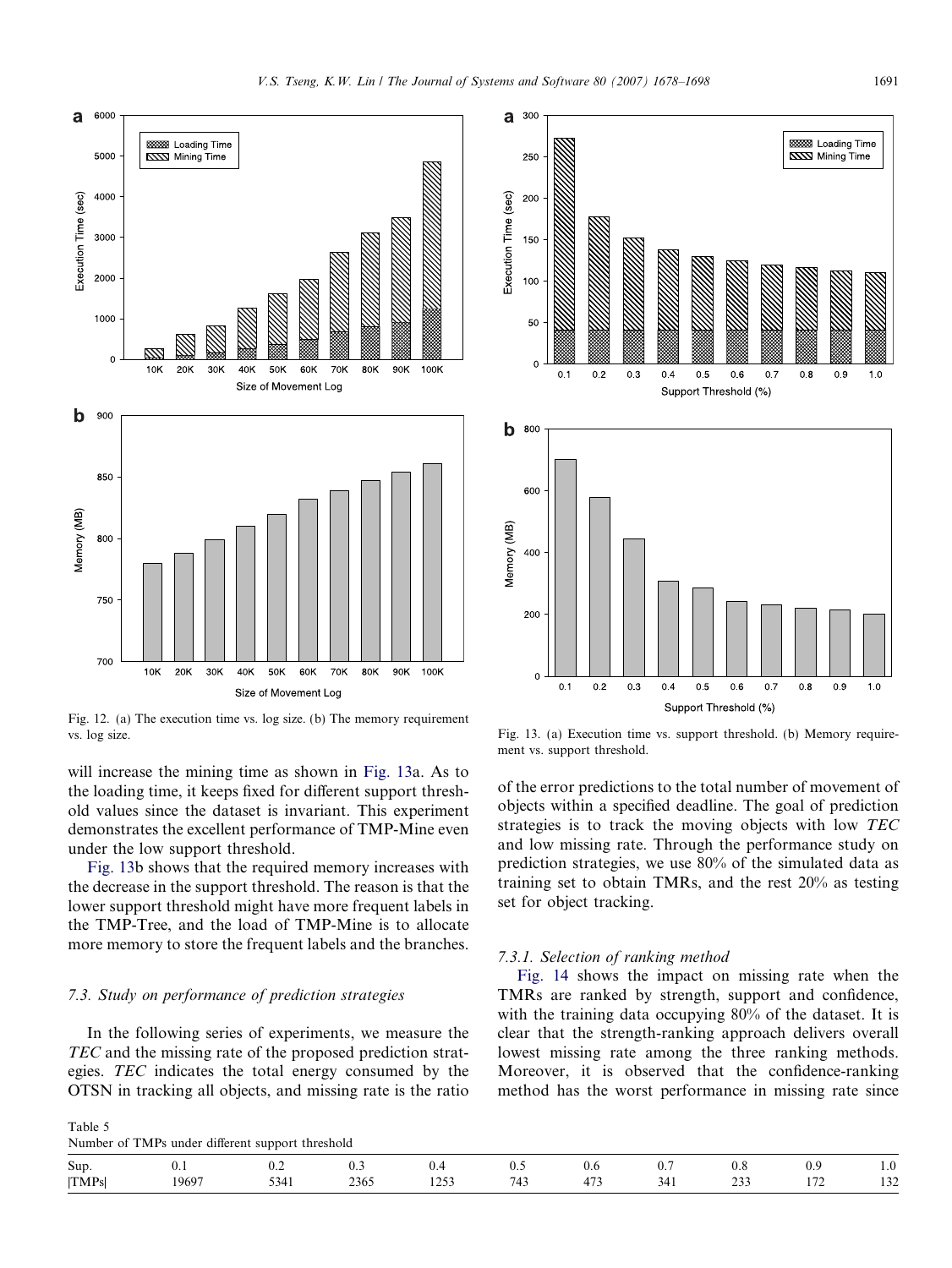<span id="page-14-0"></span>

Fig. 14. The missing rate for using strength, support, and confidence to rank the TMRs.

this kind of ranking might recommend a rule with high confidence but very low support. The strength-ranking method considers both the support and confidence of a rule and is demonstrated to have the best performance in terms of missing rate. Therefore, we adopt the strength-ranking method in the subsequent experiments.

In this experiment, we also evaluated the effects of varying the proportion of training set from 50% to 90% of the whole dataset. Although it is observed that the missing rate increases when the proportion of training data is decreased, the mean of standard deviation of the differences under different TOP-N values is only about 1.85%, which is slight as compared with the mean of missing rate (the detailed experimental results are not shown here due to space limitation). This means that the proposed method can still keep robust performance under varied separation ratios for training data vs. testing data. Hence, we set the ratio of training set as 80% of the dataset, which is used popularly in data mining researches [\(Han and Kamber, 2000\)](#page-19-0).

## 7.3.2. Performance of variations of PTMP

[Fig. 15](#page-15-0) shows the performance of PTMP-N-gram and  $PTMP-N^+$ -gram in terms of *TEC* and missing rate with TOP-N varied from 1 to 7. As shown in [Fig. 15a](#page-15-0), the TEC of PTMP with 1-gram, (denoted as PTMP-1-gram) and PTMP-3<sup>+</sup>-gram decrease greatly with the increase of TOP-N. Comparatively, the TEC for PTMP-2-gram and PTMP-3-gram decreases much slowly. This phenomenon can be explained by investigating the number of generated TMRs. In our experiments, it is observed that the average number of TMRs stored in each sensor node with length greater or equal to 2 is about 3.56 in average, which is much less than that with length equal to 1 (about 7.70). Therefore, the PTMP-2-gram and PTMP-3-gram will often invoke the flooding recovery for the missing objects due to the few TMRs.

The reason why the TEC of PTMP-1-gram decreases greatly with the increase of TOP-N value is that more TMRs are used for prediction. Note that the number of activated sensor nodes by the flooding method is  $(6 \times 1 + 6 \times 2 + \cdots + 6 \times m) = 6 \times (m + m^2)/2$ , where the value 6 is the number of neighboring sensors in hexagon network structure and  $m$  is the distance (in number of sensors) between the missing object and the original sensor node. Obviously, the energy consumed by the flooding method is much higher than that by our prediction strategies. This explains the phenomenon that the higher TOP-N value is, the lower *TEC* of PTMP-3-gram and PTMP-3<sup>+</sup>gram will be. In addition, the observation that the TEC of  $PTMP-3^+$ -gram is always lower than that of  $PTMP-3^$ gram is due to the following facts: (1) The prediction set for greater N-gram value has higher priority when we use  $PTMP-3^+$ -gram for location prediction; (2) Prediction by using a longer antecedent usually produces higher precision than that by a shorter one.

[Fig. 15](#page-15-0)b shows the missing rate for the variations of PTMP method with TOP-N varied from 1 to 7. Although PTMP-3-gram and PTMP-2-gram produce high precision results, the applicability [\(Su et al., 2000\)](#page-19-0) is low. The low applicability indicates that only limited portions of movement behaviors can be predicted by TMRs. Hence, the missing rate is high and this results in high TEC. Besides, it is observed that PTMP-3<sup>+</sup>-gram have the lowest  $TEC$ and the lowest missing rate among the four methods. This is because it can dynamically adjust itself to taking advantage of the property of PTMP-N-gram that high precision and high applicability can be achieved under high N value and low N value, respectively. Hence, we shall use PTMP- $3^+$ -gram as the base prediction method in comparisons with other methods in the subsequent experiments. Moreover, it is also observed that the number of TMRs with length greater than or equal to 4 is about 0.67, indicating that setting higher N value for  $PTMP-N^+$ -gram (like  $PTMP-4^+$ -gram) will not result in significant improvement on TEC and missing rate.

# 7.3.3. Comparisons of different prediction methods

This experiment investigates the performance of different prediction methods in terms of TEC, i.e., the efficiency in energy saving. Four kinds of prediction methods are compared, namely Continuous Monitoring (CM) ([Xu](#page-20-0) [et al., 2004\)](#page-20-0), PES ([Xu et al., 2004\)](#page-20-0), PTMP and  $PES + PTMP$ . Here,  $PES + PTMP$  is a hybrid method by integrating PES (Destination, Instant) method with PTMP. The reason we choose PES (Destination, Instant) for integration is described below. Through our experiments we found PES (Destination, Instant) is the most energy efficient method proposed in [Xu et al. \(2004\)](#page-20-0). This is because we use parameters  $P_b$  and  $P_n$  in our model to simulate the activities of objects while not follow the assumption that the object highly intends to move straight forward ([Xu](#page-20-0) [et al., 2004](#page-20-0)), which benefits the other PES variations. The method PES (Destination, Instant) activates only one sensor node per prediction, i.e., the energy penalty is the energy consumed for activating the node when incorrect prediction is made. We also observed that the accuracy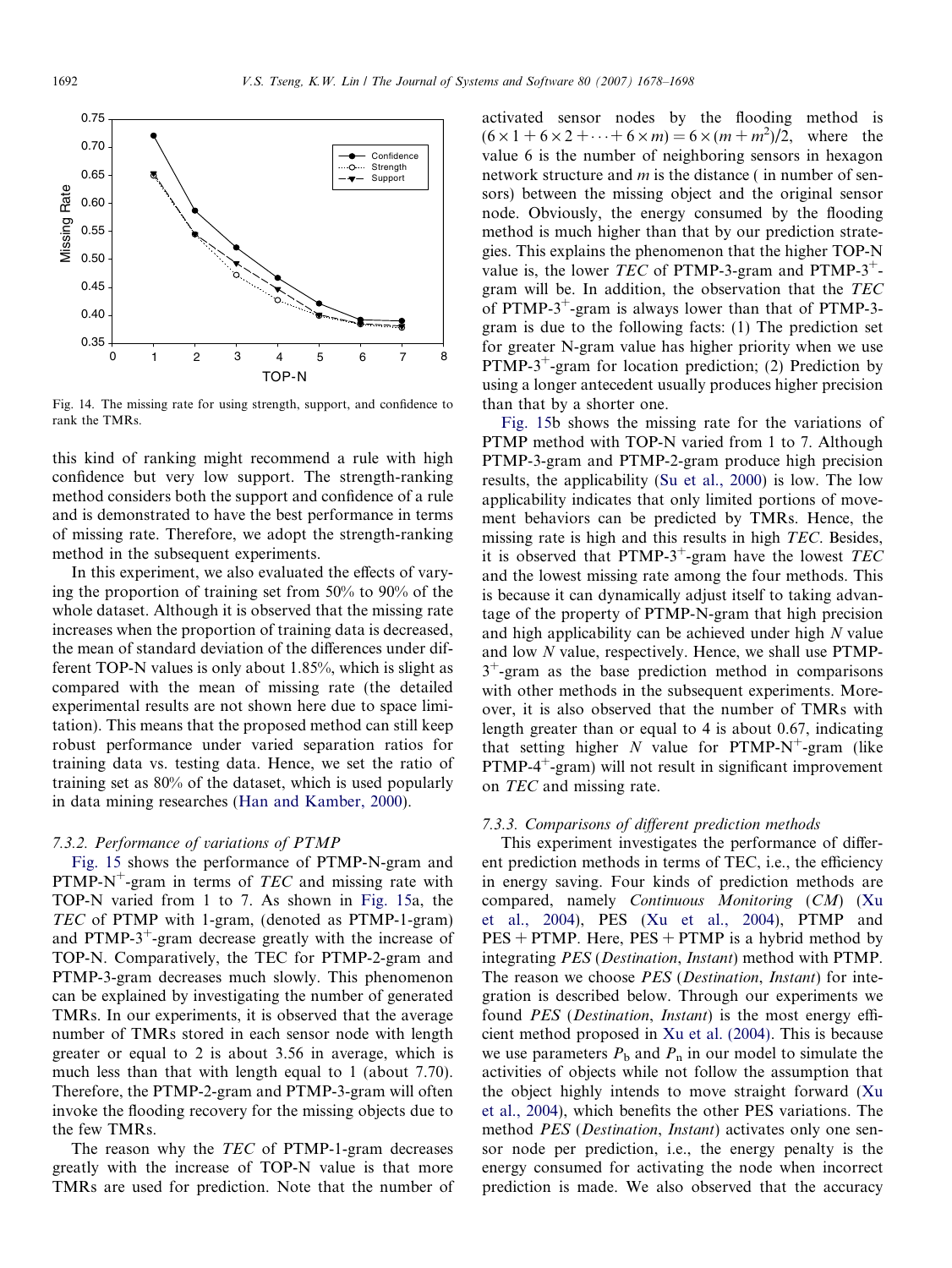<span id="page-15-0"></span>

Fig. 15. (a) TEC and (b) missing rate for PTMP-N-gram and PTMP-N<sup>+</sup>-gram with TOP-N value varied.

of the other variations is not absolutely higher than PES (*Destination, Instant*) but the energy penalty is much higher than it because more than one node will be activated for searching the missing object. We therefore integrate PES (Destination, Instant) with our strategy for comparison. For the PTMP method, we investigate the impacts of varying the support threshold value. Furthermore, we tested different values on parameter X for PES (Destination, Instant) method as well as the hybrid methods.

[Fig. 16](#page-16-0) shows the experimental results. Note that CM, PES ( $X = 0.1$ ) and PES ( $X = 0.5$ ) are not influenced by varied support threshold, and the TEC results for them are shown as PES  $(X=0.1)$  > PES  $(X=0.5)$  > CM. Recall that in our network model the activated node is scheduled to be in active mode for X seconds and in sleeping mode for  $(T - X)$  seconds during the T seconds periodically to save the energy. We then explain the phenomenon by the following observations. If an object changes its velocity or moving direction when the corresponding sensor node is in sleeping mode, PES  $(X = 0.1)$  incurs higher probability in missing the object than PES  $(X = 0.5)$ . Furthermore, since the average velocity in our base model is set as 15 (m/s), the object might move far from the original sensor when the original sensor node is activated again from its sleeping mode. Consequently, the PES with higher  $X$  value incurs lower probability in missing objects, indicating that less energy will be consumed because fewer flooding recoveries are performed.

For the TEC of PTMP, it is observed that it increases with the increase in the support threshold. In particular, the TEC of PTMP is less than that of CM when the support threshold is lower than 0.2. The reason is that PTMP is a pattern-based prediction strategy depending on the TMRs. Fewer TMRs will result in lower applicability. Consequently, PTMP will often apply the flooding method for recovering the missing objects. In contrast, the more TMRs we have, the more energy is required to dispatch the rules over the location-related sensor nodes by data dissemination strategies. In the experiment, we observe that the flooding strategy is invoked considerable times in recovering the missing object due to low applicability. Note that the data dissemination method is only invoked once for dispatching TMRs in the data mining phase. Obviously, the energy penalty of low applicability due to insufficient TMRs is much higher than that of rule dispatching. Hence, the TEC decreases under lower support threshold even though the energy required to dispatch the TMRs is increased. We suggest that the support threshold for PTMP should be set as a small value in order to obtain enough TMRs for enhancing the applicability. In fact, a small support threshold results in only more computation time in the offline mining process and will benefit the online prediction substantially.

For the hybrid methods, namely PES  $(X = 0.1)$  + PTMP and PES  $(X = 0.5)$  + PTMP, we observe that either of them has lower TEC than those of the pure PTMP or PES. This is because the hybrid strategy exploits both advantages of velocity-based method and event-based method for prediction. That is, the hybrid strategy gets one more chance to predict the location by TMRs instead of immediately using the flooding method to recover the object if PES fails to make correct prediction. Furthermore, we observe that TEC of hybrid strategies decrease with the decrease in support threshold. The reason is similar to that for pure PTMP.

# 7.3.4. Effects of varying the event probability (EP) and TOP-N Value

We explore the impact on missing rate by varying the EP and TOP-N values, as shown in [Fig. 17.](#page-16-0) The EP indicates the probability for an object to adhere to some certain event. In [Fig. 17,](#page-16-0) we observe that the missing rate decreases with the increase in TOP-N under a fixed EP. The reason is similar to that as described in Section [7.3.3.](#page-14-0) We also observe that the missing rate decreases with the decrease in the EP under a fixed TOP-N. Since the higher EP means that an object has higher probability to adhere to a certain event, we get higher probability to obtain correct location by the proposed pattern-based prediction method. Hence, the higher EP results in lower missing rate.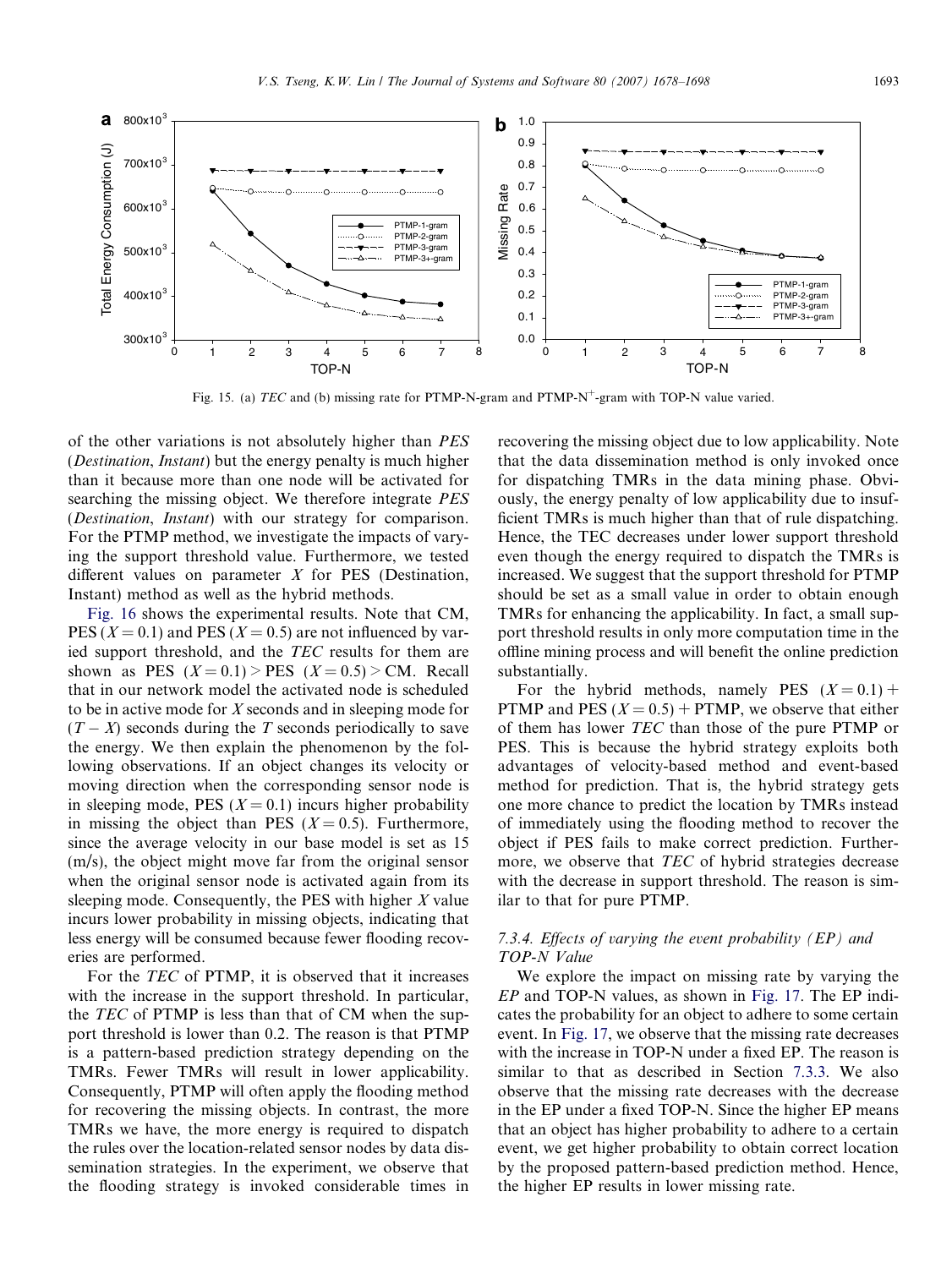<span id="page-16-0"></span>

Fig. 16. The *TEC* with support threshold varied for CM, PTMP and PES + PTMP.



Fig. 17. The missing rate with EP and TOP-N varied for  $PTMP-3^+$ -gram.

## 7.3.5. Effects of varying the object velocity

In this experiment, we measure the TEC with the object velocity varied from 7.5 m/s to 37.5 m/s. [Fig. 18a](#page-17-0) demonstrates that the hybrid strategy  $PES + PTMP$  can save more energy than pure PES strategy and PTMP strategy. As the velocity increases, the TEC of all of the methods increases. Moreover, we observe the improved ratio in TEC for proposed hybrid strategy over PES increases with the increase in the velocity, as listed in [Table 6.](#page-17-0) Here the improved ratio is defined as follows:

$$
r = \frac{TEC(PES) - TEC(PES + PIMP)}{TEC(PES)}
$$

This can be explained by the following two reasons. First, more energy is required when a sensor node loses an object with higher velocity. This is because the number of nodes activated by the flooding method may also be higher since the object is now far away from the original node. Another reason is that the number of TMRs decreases with the increase in the velocity. We explain the phenomenon by using the density graphs as shown in [Fig. 18](#page-17-0)b. In the density graph of object movement, the gray level of each pixel is normalized by dividing the visited times of nodes by maximum visited times. Note that each object enters the network from the outer nodes. Under the low velocity, the outside nodes of the network will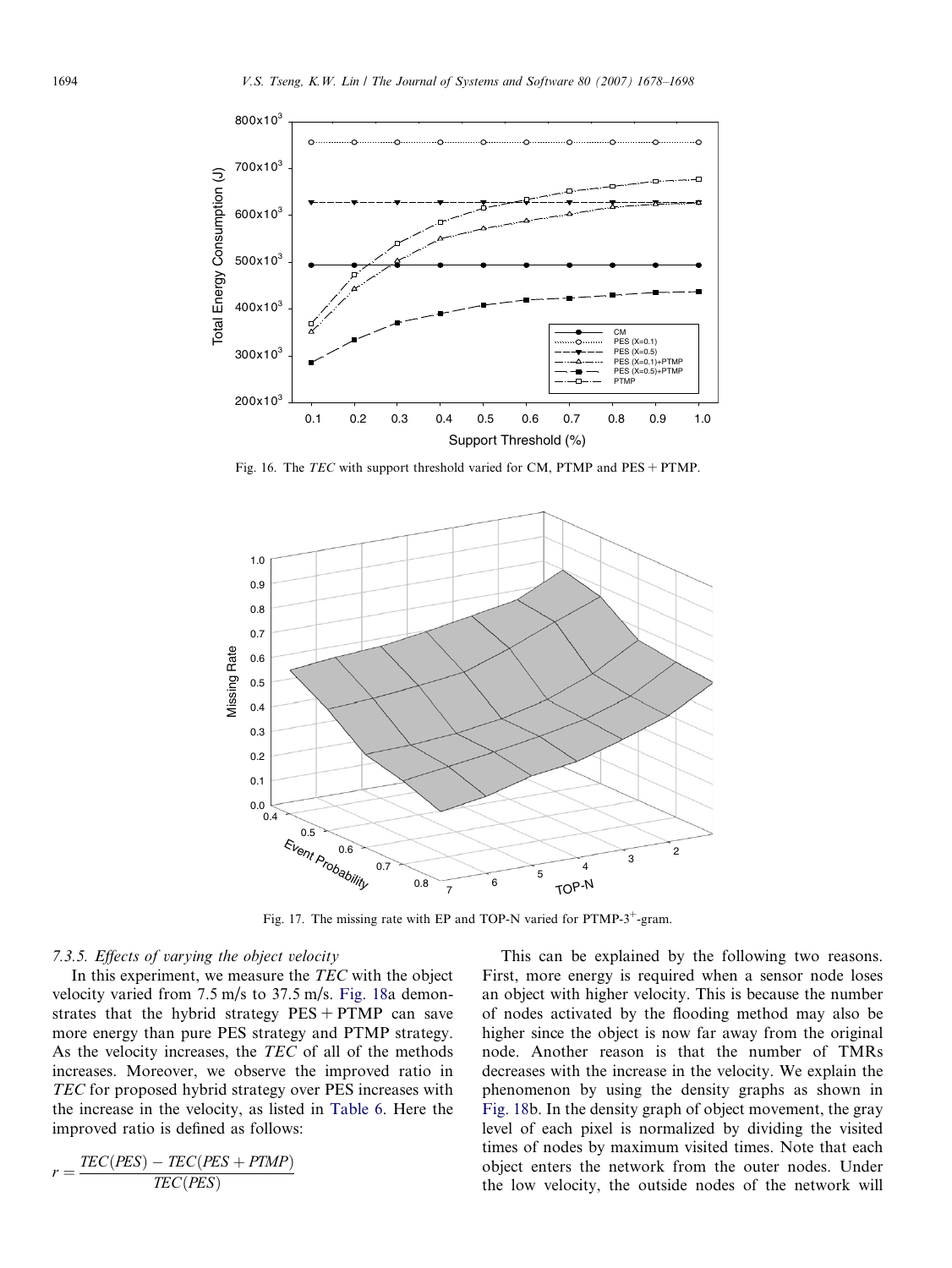<span id="page-17-0"></span>

Fig. 18. (a) The TEC with average object velocity varied for PES, PTMP and PES + PTMP. (b) The density graph of object movement with the average velocity as 7.5 m/s and 37.5 m/s.

Table 6 The improved ratio on *TEC* for proposed hybrid strategy over PES.

| $X=0.1$<br>0.429<br>0.492<br>$X = 0.5$ | 0.547<br>0.555 | 0.642<br>0.622 | 0.692<br>0.673 | 0.699<br>0.68 |
|----------------------------------------|----------------|----------------|----------------|---------------|

attract more visits than the sensors in the inner circle of network. On the contrary, the visits will be dispersed when the average velocity of objects is high. Fig. 18b illustrates the density graphs with the average velocity set as 7.5 m/s and 37.5 m/s, respectively. The higher velocity disperses the visits and results in the decrease of the number of TMRs whose support is greater than the specified threshold. Consequently, fewer number of TMRs results in higher missing rate, which in turn cause more flooding recoveries and higher TEC.

## 7.3.6. Effects of varying the network size

In this experiment, we study the effect of varying the network size from  $100 \times 100$  (10,000 nodes) to  $500 \times 500$ (250,000 nodes). Fig. 19 shows that the TEC is increased with the increase in network size, and it becomes stable when the network size is larger than  $300 \times 300$ . As stated in the simulation model, 10,000 objects were generated with the tracking time set as 120 s for each of the five datasets. Hence, fewer TMRs are discovered and the prediction applicability of PTMP becomes lower under a larger network since the objects are more dispersed. Consequently, the TEC is higher under a larger network due to more executions of flooding recovery. This indicates that the performance of PTMP depends on the number of TMRs discovered. However, the performance gain by PTMP will still be significant under a large network if more objects reside in the network such that more TMPs can be discovered.



Fig. 19. The TEC with network size varied for PTMP-3<sup>+</sup>-gram.

#### 7.4. Study on real dataset

For the real dataset as described in Section [7.1.2,](#page-12-0) we evaluate the performance of our methods in terms of TEC by varying the support threshold and TOP-N values. Before the experiments, we filter out the initial records with date earlier than 1 August, 2004 due to the sparse distribution. Then, the records of the first four months are used as the training set and that of the fifth month (i.e., December, 2004) is used as the testing set. Since the deployment structure of the static Bluetooth devices is unknown, we assume the velocities of objects to be between 1 m/s and 10 m/s that are reasonable for the environment of the dataset. In this way, we can obtain the distance between a person and the node that missed the person by multiplying the missing time with velocity. This information is needed for calculating the recovering energy when the flooding strategy is invoked.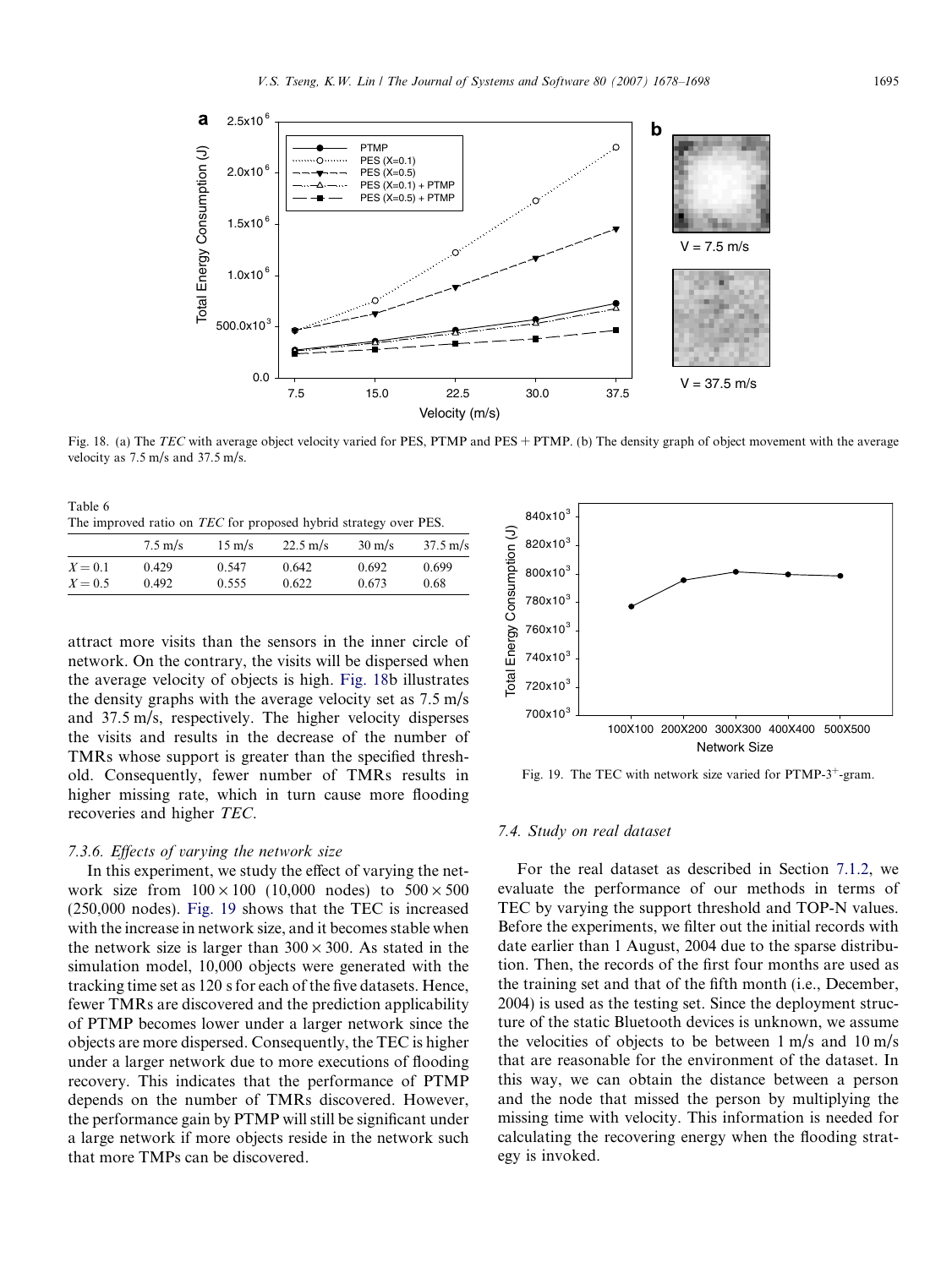<span id="page-18-0"></span>

Fig. 20. The TEC of PTMP-3+-gram on the real dataset.

Fig. 20 shows the results for TEC for PTMP-3+-gram with support threshold and TOP-N varied. We observe that the TEC increases dramatically with the increase in TOP-N when the support threshold is lower than 0.10%. On the contrary, the TEC decreases with the increase in TOP-N when the support threshold is higher than 0.10%. The above phenomenon is due to that there exist many noisy TMRs when support threshold is too low. The noisy TMRs will incur the penalty of energy in activating incorrect sensor nodes. Another observation is that the TEC decreases with the increase in support threshold under the same TOP-N constraint. In particular, when the support threshold is lower than 0.25%, the required energy decreases dramatically with the increase in support threshold. The reason is that the number of noisy TMRs is sensitive to the support threshold. Therefore, setting a suitable support threshold is important and it can be determined via experiments. In fact, the experimental results on real dataset are consistent with that of simulated dataset and this also shows the soundness of the simulation model.

# 7.5. Summary of experimental results

The above experiments consist of two parts: the performance study on TMP-Mine and that of proposed prediction strategies. For the performance of TMP-Mine, it is observed that the TMP-Mine performs well in terms of execution time even under the large dataset (e.g. 100 K) and small threshold (like 0.1%). For the performance of proposed prediction strategies, we first decide the suitable ranking method for TMRs and found that strength-ranking method has the lowest missing rate. For the tracking methods, we found that PTMP-3+-gram performs best in terms of TEC and missing rate under different TOP-N constraints. Moreover, it is observed that the support should be set as a lower value to obtain enough TMRs for benefiting the applicability of the pattern-based strategies. We also observe that integrating PTMP with velocity-based tracking strategy is the more efficient approach if the velocity of objects can be detected. To study the effects of the behavioral characteristics of objects, the parameters EP and object velocity are varied in the experiments and the results show that a higher EP value will reduce the missing rate. Meanwhile, our proposed methods outperform PES, especially when the velocity is high. Finally, the experimental results on real dataset indicate that the energy penalty will occur due to noisy TMRs if the support threshold is too low.

## 8. Conclusions and future work

In this paper, we have proposed a novel data mining algorithm and the accompanied prediction strategies for tracking the objects in energy efficient manner in OTSNs. The proposed data mining algorithm, namely TMP-Mine, can efficiently discover the TMPs for moving objects since only one physical scan on the database is needed. Besides, our study on integrated analysis of both mobility and time interval complements the insufficiency of the past studies that focused on only the aspect of mobility analysis or temporal relationships. To our best knowledge, this is the first work on mining the movement patterns with time intervals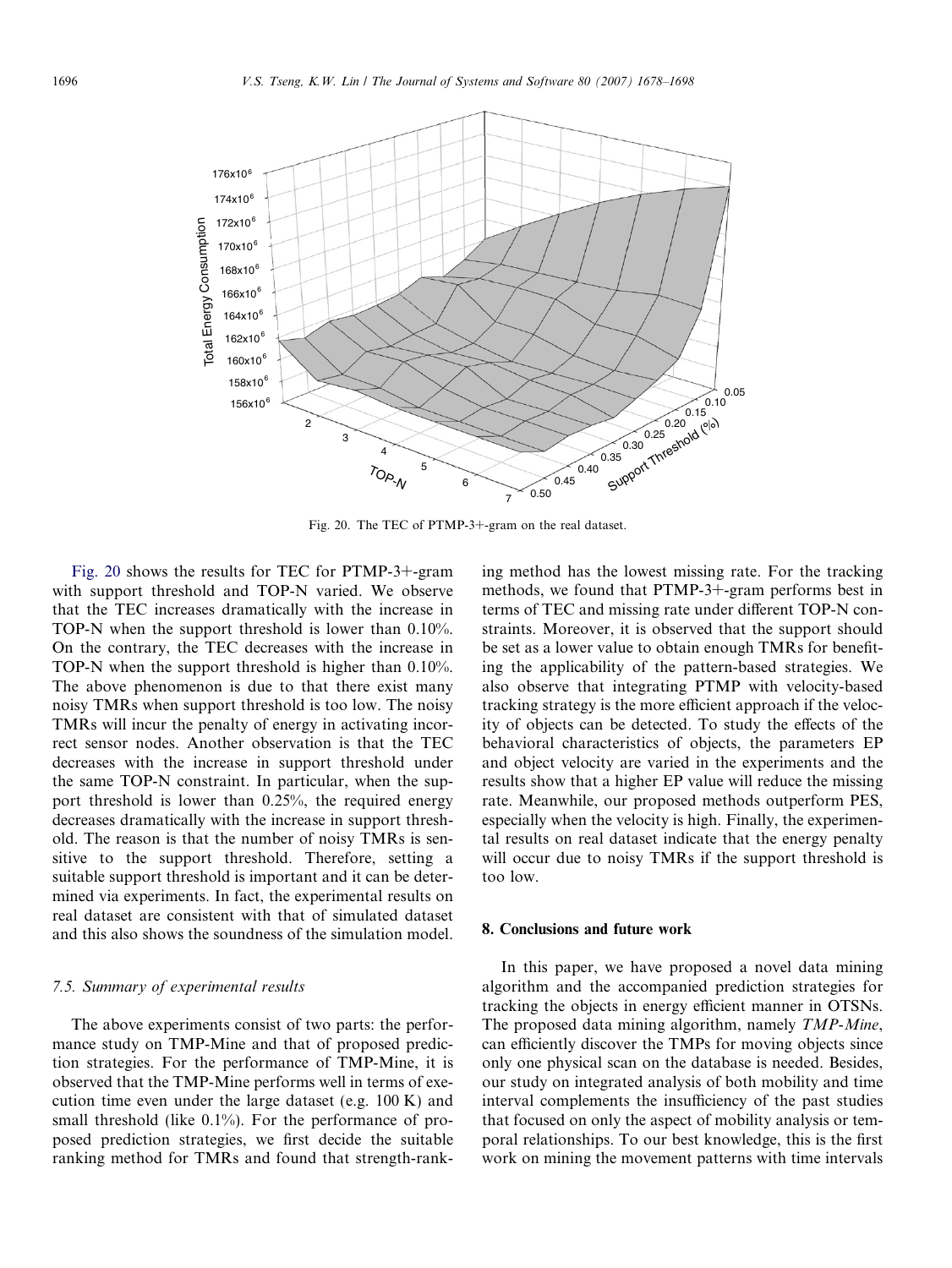<span id="page-19-0"></span>in OTSNs. Through empirical evaluation and sensitivity analysis under various system conditions, TMP-Mine is shown to perform excellently in terms of execution efficiency and scalability.

In the aspect of prediction strategies, we propose a pattern-based prediction strategy named PTMP and a hybrid strategy named  $PES + PTMP$  integrating the PES method with PTMP. The pure pattern-based prediction strategy works with no need to detect the object velocity; hence, it can be applied to the sensor networks with low-end sensor nodes. The hybrid strategy that exploits both the information of object velocity and movement patterns was shown to outperform PTMP and PES in terms of the energy consumption in an OTSN. Therefore, the hybrid strategy serves as an excellent mechanism for OTSNs in which the sensors are equipped with velocity detection ability. To adapt to the limited storage and weak computation ability of sensor nodes, a rule dispatching mechanism is also devised by complying the *location-based* criterion. Through experimental evaluation, it is shown that ranking rules by strength criteria delivers better results in terms of TEC and missing rate than that by using confidence or support.

For the future work, we will apply TMP-Mine on more real datasets and also evaluate the performance of the proposed prediction strategies. Besides, since the discovered TMPs can be exploited in wide applications, we will apply the TMP-Mine method on applications like data dissemination and vehicle monitoring, with the aim to enhance the quality of new applications in sensor networks.

# Acknowledgements

This research was partially supported by Ministry of Economic Affairs, R.O.C., under grant no. 92-EC-17-A-02-51-024 and by National Science Council, R.O.C., under grant no. NSC 93-2213-E-006-030.

## References

- Agrawal, R., Srikant, R., 1995. Mining sequential patterns. In: Proceedings of the 11th International Conference on Data Engineering, pp. 3– 14.
- Akyildiz, I.F., Su, W., Sankarasubramaniam, Y., Cayirci, E., 2002. Wireless sensor networks: a survey. Computer Networks 38 (4), 393– 422
- Ale, J.M., Rossi, G.H., 2000. An approach to discovering temporal association rules. In: Proceedings of the 2000 ACM Symposium on Applied Computing. pp. 294–300.
- Carle, J., Simplot, D., 2004. Energy-efficient area monitoring for sensor networks. IEEE Computer 37 (2), 40–46.
- Cerpa, A., Elson, J., Estrin, D., Girod, L., Hamilton, M., Zhao, J., 2001. Habitat monitoring: application driver for wireless communications technology. In: Proceedings of the First ACM SIGMOMM Workshop on Data Communications in Latin America and the Caribbean.

CRAWDAD Project. <http://crawdad.cs.dartmouth.edu/index.php>.

- Eagle, N., Pentland, A., 2005. Reality mining: sensing complex social systems. Personal and Ubiquitous Computing 10 (#4), 2006.
- Goel, S., Imielinski, T., 2001. Prediction-based monitoring in sensor networks: taking lessons from MPEG. ACM Computer Communication Review 31 (5).
- Guil, F., Bosch, A., Marin, R., 2004. TSET MAX: an algorithm for mining frequent maximal temporal patterns. In: Proceedings of the Workshop on Temporal Data Mining: Algorithms, Theory and Applications (TDM'04), pp. 71–77.
- Han, J., Kamber, M., 2000. Data mining: Concepts and Techniques. Morgan Kaufman Publishers, ISBN 1-55860-489-8.
- Hara, T., Murakami, N., Nishio, S., 2004. Replica allocation for correlated data Items in ad hoc sensor networks. SIGMOD Record 33 (1), 38–43.
- Heinzelman, W.R., Chandrakasan, A., Balakrishnan, H., 2000. Energyefficient communication protocol for wireless microsensor networks. In: Proceedings of the 33rd Hawaii International Conference on System Sciences.
- Huang, J.L., Chen, M.S., Peng, W.C., 2003. Exploring group mobility for replica data allocation in a mobile environment. In: Proceedings of the ACM International Conference on Information and Knowledge Management, pp. 161–168.
- Kyriakakos, M., Hadjiefthymiades, S., Frangiadakis, N., Merakos, L.F., 2003. Multi-user driven path prediction algorithm for mobile computing. In: Proceedings of 14th International Workshop on Database and Expert Systems Applications (DEXA'03), pp. 191–195.
- Lee, J.T., Wang, Y.T., 2003. Efficient data mining for calling path patterns in gsm networks. Information Systems 28 (8), 929–948.
- Li, Y., Ning, P., Wang, X.S., Jajodia, S., 2003. Discovering calendarbased temporal association rules. Data and Knowledge Engineering 44, 193–218.
- Lin, C.Y., Peng, W.C., Tseng, Y.C., 2006. Efficient in-network moving object tracking in wireless sensor networks. IEEE Transaction on Mobile Computing 5 (8).
- Mani, M., 2003. Understanding the semantics of sensor data. ACM SIGMOD Record 32 (4).
- Padmanabhan, V., Mogul, J., 1996. Using predictive prefetching to improve world wide web latency. ACM Computer Communication Review 26 (3).
- Padmanabhan, B., Tuzhilin, A., 1996. Pattern discovery in temporal databases: a temporal logic approach. In: Proceedings of the Second International Conference on Knowledge Discovery and Data Mining, pp. 351–354.
- Palpanas, T., Mendelzon, A., 1999. Web prefetching using partial match prediction. In: Proceedings of the Fourth Web Caching Workshop.
- Pei, J., Han, J., Mortazavi-Asl, B., Zhu, H., 2000. Mining access patterns efficiently from web logs. In: Proceedings of the Fourth Pacific Asia Conference on Knowledge Discovery and Data Mining, pp. 396–407.
- Raghunathan, V., Schurgers, C., Park, S., Srivastava, M.B., 2002. Energy aware wireless microsensor networks. IEEE Signal Processing Magazine 19 (2), 40–50.
- Reality Mining Project. [http://reality.media.mit.edu/.](http://reality.media.mit.edu/)
- Roddick, J.F., Spiliopoulou, M., 2002. A survey of temporal knowledge discovery paradigms and methods. IEEE Transactions on Knowledge and Data Engineering 14 (4), 750–767.
- Shih, E., Cho, S., Ickes, N., Min, R., Sinha, A., Wang, A., Chandrakasan, A., 2001. Physical layer driven protocol and algorithm design for energy-efficient wireless sensor networks. In: Proceedings of Seventh ACM International Conference on Mobile Computing and Networking (Mobicom'01), pp. 272–287.
- Srikant, R., Agrawal, R., 1996. Mining sequential patterns: generalizations and performance improvements. In: Proceedings of the Fifth International Conference on Extending Database Technology (EDBT'06).
- Su, Z., Yang, Q., Lu, Y., Zhang, H., 2000. WhatNext: a prediction system for web requests using n-gram sequence models. In: Proceedings of the First International Conference on Web Information Systems and Engineering (WISE'00), pp. 200–207.
- Tseng, V.S., Lin, K.W., 2005. Mining temporal moving patterns in object tracking sensor networks. In: Proceedings of the International Workshop on Ubiquitous Data Management (held with ICDE'05), pp. 105–112.
- Tseng, V.S., Lin, K.W., 2006. Efficient mining and prediction of user behavior patterns in mobile web systems. Information and Software Technology 48 (6), in press.